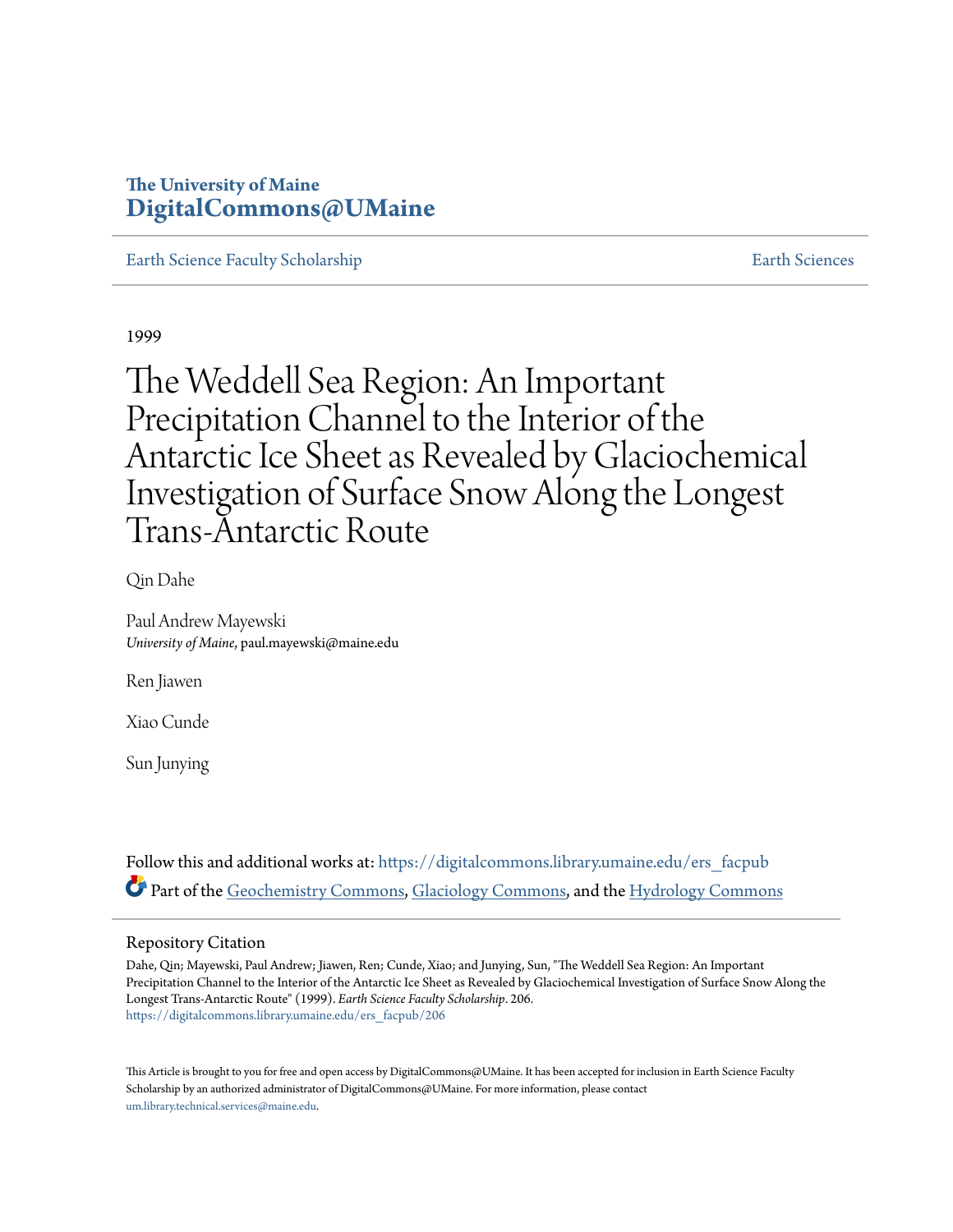# The Weddell Sea region: an important precipitation channel to the interior of the Antarctic ice sheet as revealed by glaciochemical investigation of surface snow along the longest trans-Antarctic route

QIN DAHE,<sup>1</sup> PAUL A. MAYEWSKI,<sup>2</sup> RENJIAWEN,<sup>1</sup> XIAO CUNDE,<sup>1</sup> SUNJUNYING<sup>1</sup>

 ${}^{1}$ Laboratory of Ice Core and Cold Regions Environment, Lanzhou Institute of Glaciology and Geocryology, Chinese Academy of Sciences, Lanzhou, Gansu 730000, China  $^{2}$ Climate Change Research Center, Institute for the Study of Earth, Oceans and Space, University of New Hampshire, Durham, NH 03824, U.S.A

ABSTRACT. Glaciochemical analysis of surface snow samples, collected along a profile crossing the Antarctic ice sheet from the Larsen Ice Shelf, Antarctic Peninsula, via the Antarctic Plateau through South Pole, Vostok and Komsomolskaya to Mirny station (at the east margin of East Antarctica), shows that the Weddell Sea region is an important channel for air masses to the high plateau of the Antarctic ice sheet (>2000 m a.s.l.). This opinion is<br>supported by the following. (1) The fluxes of sea-salt ions such as  $\text{Na}^+$ ,  $\text{Mg}^{2+}$  and Cl<sup>-</sup> display<br>a decreasing trend aerosols are injected into the atmosphere over the Antarctic ice sheet from the Weddell Sea, large aerosols tend to decrease. For the inland plateau, few large particles of sea-salt aerosol reach the area, and the sea-salt concentration levels are low.  $(2)$  The high altitude of the East Antarctic plateau, as well as the polar cold high-pressure system, obstruct the intrusive air masses mainly from the South Indian Ocean sector. (3) For the coastal regions of the East Antarctic ice sheet, the elevation rises to 2000 m over a distance from several to several tens of km. High concentrations of sea salt exist in snow in East Antarctica but are limited to a narrow coastal zone. (4) Fluxes of calcium and non-sea-salt sulfate in snow from the interior plateau do not display an eastward-decreasing trend. Since calcium is<br>mainly derived from crustal sources, and  $nssSO_4^{2-}$  is a secondary aerosol, this again con-<br>firms that the eastward-declining tenden of precipitation vapor.

#### **INTRODUCTION**

Glaciochemical studies of the surface layer over the Antarctic ice sheet are still relatively rare. Previous studies have shown the basic principles governing the chemical composition of impurities in snow on the Antarctic ice sheet, and have provided an understanding of their origins and historic variations (Legrand and Delmas, 1985; Legrand, 1987; Kamiyama and others, 1989; Mayewski and Legrand, 1990; Mulvaney and Wolff, 1994). Since most of the data for the above studies were collected by different methods, procedures and investigators in different years, comparing the data is not always straightforward.

The 1990 International Trans-Antarctic Expedition (ITAE) provided a rare opportunity to investigate the surface characteristics of the Antarctic ice sheet over a wide region. Mulvaney and Wolff (1994) have compiled reliable data for Na<sup>+</sup>, NO<sub>3</sub><sup>-</sup>, Cl<sup>-</sup> and SO<sub>4</sub><sup>2-</sup>, mostly derived from several transects from the coast towards the interior. Up to now, such data are still very scarce for the vast interior region. The sampling sites along the ITAE route represent the longest transect ever conducted through the main geographic regions of Antarctica (Fig. 1). Along the ITAE route,



Fig. 1. Antarctic map showing the route of the 1990 ITAE and the sampling sites listed in Table 1.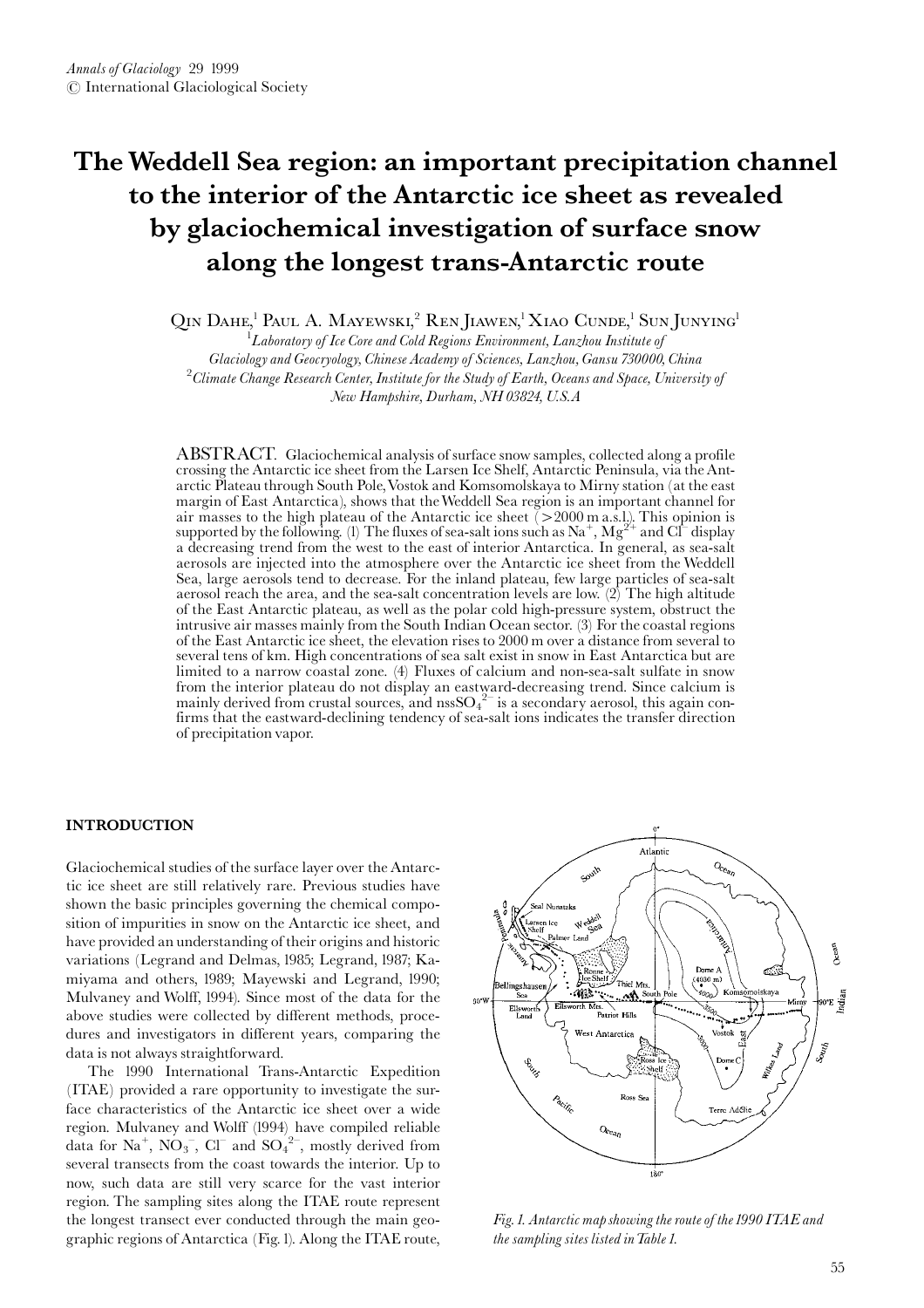surface snow samples of 25 cm depth were collected at 97 sites. These samples were analyzed for major ions  $(Na^{+})$ ,  $Cl^-, Mg^{2+}, Ca^{2+}, NO_3^-$  and  $SO_4^{2-}$  as well as methanesulfonic acid (MSA). An interpretation of the distribution of  $NO<sub>3</sub><sup>-</sup>$  has been published (Qin and others, 1992). This paper presents the distribution of the major ions and MSA in the surface snow along the ITAE route, in order to provide a basic interpretation of snow chemistry along the study transect. This in turn casts new light on the problem of transportation of air masses onto the Antarctic ice sheet.

Understanding the mean annual temperature and accumulation rate along the ITAE route is essential for glaciochemical interpretation of the data collected. The mean annual temperature data at these sampling stations include (1)  $-17.3$ °C measured in the firn at 9.5 m depth at station 10 on 31 August 1989; (2) temperatures measured previously at meteorological stations or in 10 m depth snow (at stations 23, 32, 52, 74, 82, 86 and 92 (Shimizu, 1964; Lorius and others, 1970; Schwerdtfeger, 1970; Barkov, 1975; Lipenkov, 1980; Jouzel and others, 1990)); (3) estimated temperatures obtained from the isothermal diagram of average annual surface temperature in the interior of the East Antarctic plateau (Crary, 1963; Cameron and others, 1968); and (4) the lapse rate and the latitude effect. The elevation along the route was obtained from a large-scale contour map of Antarctica (Drewry, 1983), corrected to position records made on the traverse by G. Samers and J.-L. Etienne (personal communication, 1992).

The Larsen Ice Shelf, located on the east side of the Antarctic Peninsula and terminating as ice cliffs in the Weddell Sea, is in a continental climate region. This is because the Antarctic Peninsula is a natural meteorological barrier that demarcates a distinct climatic division between a maritime climate in the west and a continental climate in the east. Sampling sites  $1-12$  were set on the Larsen Ice Shelf. At these sites, elevations are below 100 m, annual mean temperatures are  $-12^{\circ}$  to  $-14^{\circ}$ C and the average accumulation rates are in the range  $500-600 \text{ kg m}^{-2} \text{ a}^{-1}$ . Sites 13-19 are distributed over Palmer Land in the Antarctic Peninsula. Within this section of the traverse route, topography is complicated, with an elevation range of several hundred meters to 2000 m and the distance to the coast changing irregularly. The estimated accumulation rates are 50–400 kg  $\text{m}^{-2} \text{a}^{-1}$  and the annual mean temperatures range from  $-16^{\circ}$  to  $-22^{\circ}$ C.

From site 30 to the end of the traverse is the main section of the expedition route. Except for the Ellsworth Mountains, where elevation changes irregularly, the elevation increases progressively with increasing distance along the route to the highest point (site 86, 3560 m a.s.l.) and then decreases. About half of this section of the route is  $> 3000$  m a.s.l., belonging to the interior of Antarctic Plateau. Here the climate is quite stable since it is under the control of the polar cold high-pressure system. The annual mean temperature is lowest  $(-55^{\circ}C)$ at Vostok, from where, toward both east and west, it increases (-49°C at South Pole and -27°C at Patriot Hills). The accumulation is  $\langle 100 \text{ kg m}^{-2} \text{ a}^{-1}$  at most sites within this section of the route, except at the Ellsworth Mountains. The accumulation and climatic data come from several different sources and are described in detail by Qin (1992). Variations in mean annual temperature, accumulation rate and altitude along the route are shown in Figure 2. The accumulation rate was largely derived from the compilation of Giovinetto and Bull (1987), but additional data were used from shallow ice cores and shallow snow pits which covered several tens of years and several years of snow accumulation, respectively (Shimi-



Fig. 2. Variations of mean annual temperature, snow-accumulation rate and altitude change along the ITAE route. The abscissa is the latitudes of the sampling sites.

zu, 1964; Taylor, 1965; Hamilton and O'Kelley, 1971; Kotlyakov and others, 1978; Lipenkov, 1980; Peel and Clausen, 1982; Jouzel and others, 1983).

Elements derived from the marine environment,  $Na<sup>+</sup>$ ,  $Cl^{-}$  and  $Mg^{2+}$ , are used in this study as a proxy for vapor transport. Non-sea-salt derived elements such as  $Ca^{2+}$  and non-sea-salt sulfate ( $nssSO<sub>4</sub><sup>2–</sup>$ ) are used to compare with the sea-salt distribution since they are tracers of continental source area and marine biogenic sources, respectively.

### SAMPLING AND ANALYTICAL PROCEDURES

From 27 July 1989 to 3 March 1990, the ITAE succeeded in crossing the Antarctic by dog-sled. The expedition route began at Seal Nunataks (65°05' S, 59°35' W), then traversed from the northern end of the Antarctic Peninsula via the Larsen Ice Shelf, Palmer Land, the Ellsworth Mountains  $(76-81° S, 87° W)$ , South Pole, the Area of Inaccessibility and Vostok, and ended at Mirny, a station at the margin of East Antarctica. The route covered a total distance of 5896 km and the journey took 220 days. Ninety-seven 25 cm deep samples of surface snow were collected in polyethylene bottles along the route at roughly equidistant points. Special steps were taken to keep the samples as clean as possible during sampling. The bottles were new and were washed three times using Milli-Q water to clean each bottle to maintain blank values in the ppb range for ionic measurement of the snow samples. Washed bottles were packed in clean bags in a clean room and were opened only during sampling for a short time. Contamination was avoided by wearing gloves, cleaning the surface of the profile of the snow pits and facing in the windward direction when collecting samples.

All samples were kept frozen until processed. Concentrations of major anions and cations in the samples were measured by Dionex 4000 ion chromatography at the Laboratoire de Glaciologie et Géophysique de l'Environnement, Grenoble, France. The detection limits and precision, respectively, were  $1 \times 10^{-6}$  g g<sup>-1</sup> and 4% for Cl<sup>-</sup>, 0.5  $\times 10^{-6}$  g g<sup>-1</sup> and 5% for Na<sup>+</sup>,  $0.1 \times 10^{-6}$  g g<sup>-1</sup> and 10% for Mg<sup>2+</sup>,  $0.5 \times 10^{-6}$  g g<sup>-1</sup> and 50% for  $Ca^{2+}$ , and  $1 \times 10^{-6}$ g g<sup>-1</sup> and 5% for SO<sub>4</sub><sup>2-</sup>.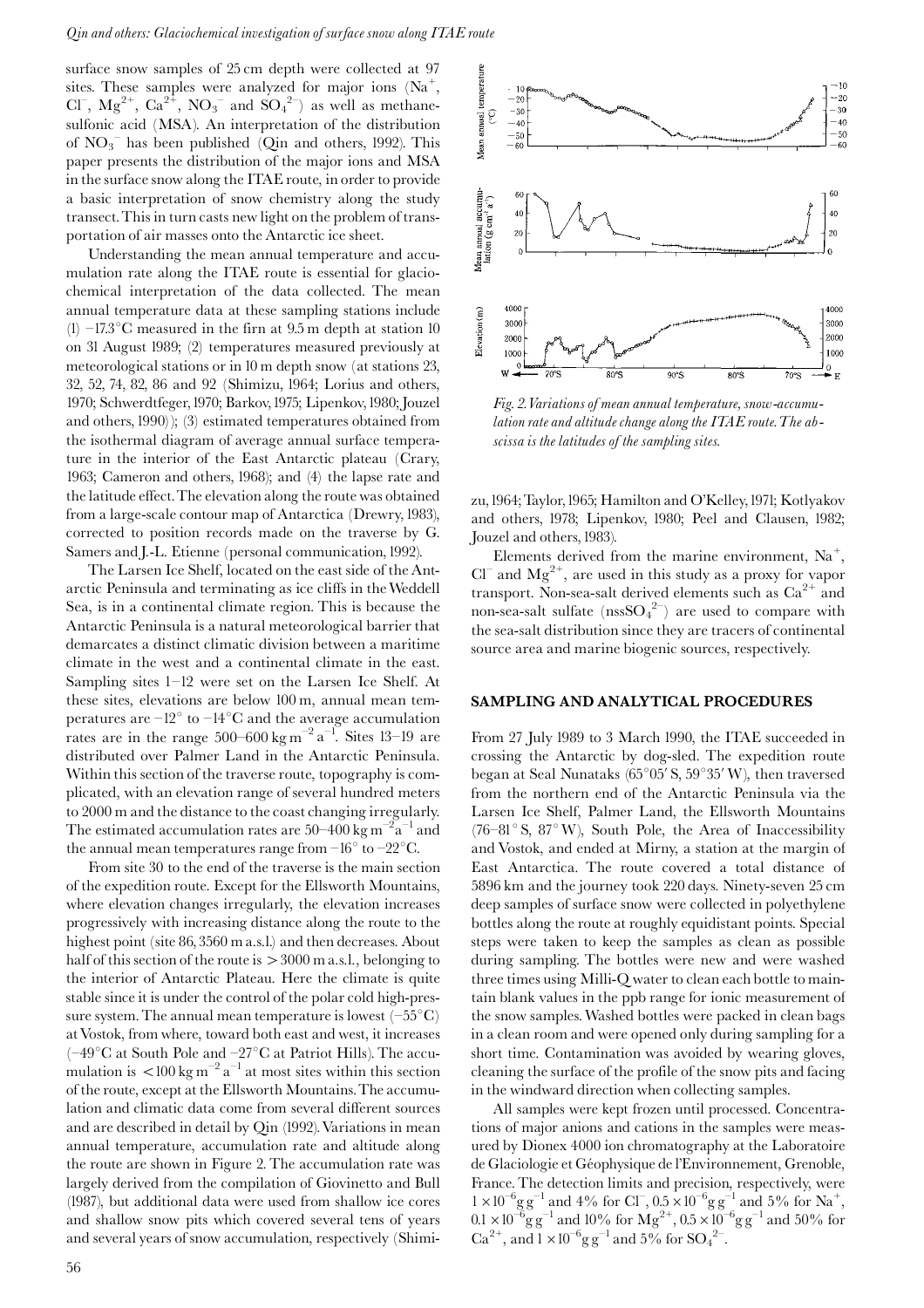#### **RESULTS AND DISCUSSION**

Analytical results for Na<sup>+</sup>, Cl<sup>-</sup>, Mg<sup>2+</sup>, SO<sub>4</sub><sup>2-</sup> and Ca<sup>2+</sup> in samples are presented in Table 1 along with the sampling date and location. The distance from station 1 (Seal Nunataks), elevation and mean annual accumulation rate at 65 stations have been listed previously (Qin and others, 1992). Among the major ions,  $Na<sup>+</sup>$  is usually considered to be totally derived from sea-salt aerosol. Thus it is often selected

for calculating sea-salt (ss) and non-sea-salt (nss) fractions of other ions. The calculation is important because it could provide information on sources, transportation and/or development of aerosol recorded in snow. Unfortunately, we find negative values of  $nssMg^{2+}$  when the calculation is based on Na<sup>+</sup>. Since we exclude the possibility that the samples were contaminated, the explanation is believed to be (1)  $Na<sup>+</sup>$  was concentrated during the process of transportation from source region to deposition site, and /or (2) extra

Table 1. The results of chemical analyses of some ions in 25 cm deep snow samples on the ITAE route. Unit of ion concentration is  $10^{-6}$  g g<sup>-1</sup>. The sampling date, positions and represented seasons of the snow are also listed

| $Na^{+} Mg^{2+} Ca^{2+}$ Cl $SO_4$ <sup>2-</sup><br>$Na^{+} Mg^{2+} Ca^{2+}~Cl^{-} SO_{4}^{~2-}$<br>dd/mm/yy<br>dd/mm/yy<br>$65^{\circ}05'$ S $59^{\circ}35'$ W<br>32.7<br>W<br>$87^{\circ}36'$ S $91^{\circ}06'$ W<br>39<br>27/07/89<br>271<br>14.5 441<br>54<br>05/12/89<br>4<br>0.5<br>1.5<br>23<br>М<br>-1<br>54<br>28/07/89<br>$65^{\circ}10'$ S $59^{\circ}59'$ W<br>$87^{\circ}57'$ S $91^{\circ}55'$ W<br>1.9<br>2.5<br>39<br>2<br>$\qquad \qquad -$<br>06/12/89<br>16<br>61<br>М<br>-<br>÷<br>55<br>65°17'S 60°19'W<br>88°38′ S 92°26′ W<br>3<br>29/07/89<br>08/12/89<br>13<br>1.6<br>3.0<br>50<br>43<br>М<br>56<br>$65^{\circ}27'$ S $60^{\circ}45'$ W<br>89°00′ S 92°58′ W<br>2.5<br>30/07/89<br>57<br>09/12/89<br>12<br>1.5<br>52<br>47<br>М<br>4<br>-<br>$\qquad \qquad -$<br>$\overline{\phantom{0}}$<br>89°22′ S 91°39′ W<br>1.7<br>1.5<br>41<br>31<br>$65^{\circ}35'$ S $61^{\circ}10'$ W<br>32.5<br>799<br>132<br>W<br>10/12/89<br>14<br>М<br>01/08/89<br>457<br>55.1<br>58<br>5<br>65°42' S 61°32' W<br>$90^{\circ}00'$ S<br>8<br>1.0<br>30<br>39<br>М<br>6<br>02/08/89<br>$\overline{\phantom{a}}$<br>59<br>13/12/89<br>1.5<br>65°50′ S 61°57′ W 324 39.0<br>89°53' S 114°22' E<br>2.0<br>7<br>03/08/89<br>24.5 578<br>-100<br>W<br>16/12/89<br>13<br>1.6<br>53<br>42<br>М<br>60<br>66°20′ S 62°36′ W 1054 127.0<br>48.5 1872<br>210<br>W<br>17/12/89<br>89°32' S 108°18' E<br>17<br>2.1<br>2.0<br>59<br>8<br>10/08/89<br>45<br>М<br>61<br>66°54′S 63°32′W 499<br>23.0 784<br>W<br>89°11′S 105°35′E<br>1.7<br>9<br>13/08/89<br>60.1<br>-112<br>62<br>18/12/89<br>14<br>1.5<br>52<br>48<br>М<br>$67^{\circ}20'$ S $64^{\circ}07'$ W<br>5.2<br>2.5<br>88°26′ S 104°27′ E<br>2.2<br>2.0<br>68<br>54<br>15/08/89<br>43<br>61<br>17<br>W<br>63<br>20/12/89<br>18<br>М<br>10<br>67°47' S 64°32' W<br>2.5<br>12<br>88°03' S 104°35' E<br>21<br>2.0<br>32<br>W<br>21/12/89<br>16<br>1.9<br>2.0<br>63<br>М<br>18/08/89<br>55<br>11<br>64<br>68°25′ S 65°15′ W<br>9.2<br>29<br>87°42' S 104°39' E<br>12<br>23/08/89<br>76<br>4.5<br>107<br>W<br>22/12/89<br>13<br>1.6<br>1.5<br>57<br>61<br>М<br>65<br>7.2<br>2.5<br>27/08/89<br>68°43′ S 65°26′ W<br>60<br>31<br>23/12/89<br>87°20′ S 104°25′ E<br>19<br>2.3<br>79<br>56<br>13<br>4.0<br>-115<br>W<br>М<br>66<br>68°48′ S 65°22′ W<br>86°36' S 104°57' E<br>2.0<br>72<br>28/08/89<br>25/12/89<br>16<br>1.9<br>53<br>М<br>14<br>$\overline{\phantom{0}}$<br>$\qquad \qquad -$<br>$\qquad \qquad -$<br>÷<br>$\qquad \qquad -$<br>67<br>68°57′ S 65°26′ W<br>85°33′ S 105°40′ E<br>1.9<br>2.0<br>61<br>83<br>29/08/89<br>68<br>29/12/89<br>16<br>М<br>15<br>÷<br>$\overline{\phantom{0}}$<br>$\overline{\phantom{m}}$<br>÷<br>$\overline{\phantom{0}}$<br>$69^{\circ}04'$ S $65^{\circ}20'$ W<br>85°13′S 105°49′E<br>26<br>3.1<br>72<br>85<br>М<br>30/08/89<br>69<br>30/12/89<br>1.5<br>16<br>$\overline{\phantom{0}}$<br>$\qquad \qquad -$<br>$\overline{\phantom{0}}$<br>$\hspace{1.0cm} - \hspace{1.0cm}$<br>$\overline{\phantom{m}}$<br>69°10′ S 65°18′ W<br>42<br>84°28′ S 106°17′ E<br>2.4<br>3.0<br>72<br>31/08/89<br>21<br>2.5<br>1.5<br>26<br>W<br>70<br>01/01/90<br>20<br>68<br>М<br>17<br>$69^{\circ}41'$ S $65^{\circ}13'$ W<br>1.5<br>1.0<br>23<br>29<br>W<br>84°07'S 106°17'E<br>17<br>2.0<br>3.0<br>99<br>79<br>05/09/89<br>12<br>71<br>02/01/90<br>М<br>18<br>70°25' S 64°44' W<br>25<br>3.0<br>2.0<br>73<br>W<br>83°44'S 106°24'E<br>21<br>2.5<br>2.0<br>09/09/89<br>47<br>72<br>03/01/90<br>85<br>108<br>М<br>19<br>$70^{\circ}58'$ S $64^{\circ}41'$ W<br>0.8<br>17<br>20<br>83°00'S 106°12'E<br>2.0<br>14/09/89<br>7<br>1.0<br>W<br>73<br>05/01/90<br>36<br>4.3<br>73<br>93<br>М<br>20<br>82°40'S 106°19'E<br>$71^{\circ}17'$ S $65^{\circ}43'$ W<br>85<br>10.2<br>3.5<br>137<br>29<br>W<br>06/01/90<br>17<br>2.0<br>3.0<br>116<br>77<br>М<br>21<br>15/09/89<br>74<br>$71^{\circ}56'$ S $65^{\circ}18'$ W<br>3.7<br>22<br>W<br>81°50'S 106°28'E<br>21<br>2.5<br>2.5<br>77<br>85<br>22<br>17/09/89<br>31<br>3.5<br>64<br>75<br>09/01/90<br>М<br>72°14′S 65°29′W<br>5.7<br>3.0<br>86<br>18<br>W<br>81°05'S 106°26'E<br>119<br>23<br>18/09/89<br>47<br>76<br>11/01/90<br>$\overline{\phantom{m}}$<br>$\overline{\phantom{a}}$<br>$\overline{\phantom{0}}$<br>М<br>$\qquad \qquad -$<br>72°33′ S 65°55′ W<br>2.1<br>80°42'S 106°12'E<br>28<br>131<br>19/09/89<br>17<br>1.5<br>34<br>11<br>W<br>12/01/90<br>3.4<br>3.5<br>87<br>М<br>24<br>77<br>73°14′S 66°48′W<br>6.5<br>2.5<br>98<br>18<br>W<br>80°17'S 106°14'E<br>29<br>3.5<br>4.0<br>92<br>83<br>25<br>23/09/89<br>54<br>78<br>13/01/90<br>М<br>$73^{\circ}56'$ S $67^{\circ}30'$ W<br>88<br>10.6<br>32<br>W<br>79°42'S 106°04'E<br>28<br>3.4<br>119<br>137<br>26<br>30/09/89<br>4.0<br>164<br>79<br>14/01/90<br>4.5<br>М<br>74°05′ S 69°57′ W<br>3.1<br>2.5<br>50<br>10<br>W<br>79°08′ S 106°08′ E<br>22<br>2.6<br>126<br>27<br>06/10/89<br>26<br>80<br>16/01/90<br>1.5<br>92<br>М<br>$78^{\circ}46'$ S<br>74°46′ S 72°46′ W<br>10.5<br>29<br>W<br>24<br>2.9<br>2.5<br>28<br>09/10/89<br>87<br>5.0<br>164<br>81<br>17/01/90<br>$106^{\circ}41^{\prime}\mathrm{E}$<br>-116<br>110<br>М<br>74°51′S 75°45′W<br>6.1<br>2.5<br>89<br>30<br>W<br>22/01/90<br>78°07' S 105°47' E<br>20<br>2.4<br>2.5<br>11/10/89<br>51<br>82<br>109<br>-76<br>М<br>29<br>77°43' S 104°47' E<br>75°26′ S 78°29′ W<br>7.2<br>3.0<br>10<br>29<br>W<br>30<br>3.6<br>2.0<br>119<br>109<br>30<br>15/10/89<br>60<br>83<br>23/01/90<br>М<br>75°47′ S 81°40′ W<br>8.0<br>-111<br>28<br>W<br>77°00′ S 102°55′ E<br>2.1<br>4.0<br>88<br>93<br>М<br>31<br>18/10/89<br>66<br>4.0<br>84<br>25/01/90<br>17<br>76°25′ S 85°10′ W<br>5.3<br>80<br>29<br>W<br>76°36′ S 102°00′ E<br>18<br>2.2<br>3.0<br>72<br>32<br>24/10/89<br>4.0<br>85<br>26/01/90<br>73<br>М<br>44<br>76°56′ S 86°15′ W<br>31<br>3.7<br>18<br>W<br>$75^{\circ}54'$ S<br>16<br>1.9<br>3.0<br>59<br>75<br>33<br>26/10/89<br>2.5<br>68<br>86<br>28/01/90<br>$100^{\circ}31$ E<br>М<br>77°39′ S 87°07′ W<br>38<br>18<br>$75^{\circ}33'$ S<br>$100^{\circ}31$ E<br>12<br>2.5<br>59<br>49<br>28/10/89<br>4.6<br>4.0<br>78<br>W<br>87<br>29/01/90<br>1.4<br>М<br>34<br>78°12' S 87°39' W<br>3.5<br>77<br>23<br>W<br>74°44′ S<br>$98^{\circ}41^{\prime}E$<br>1.5<br>60<br>30/10/89<br>33<br>4.0<br>88<br>31/01/90<br>14<br>1.7<br>44<br>М<br>35<br>78°49′ S 87°14′ W<br>20.0<br>7.0 264<br>30<br>W<br>$74^{\circ}21^{\prime}S$<br>$98^{\circ}00'E$<br>2.3<br>01/11/89<br>165<br>89<br>01/02/90<br>19<br>4.0<br>60<br>53<br>М<br>36<br>$79^{\circ}10'$ S $86^{\circ}51'$ W<br>8.0<br>139<br>29<br>W<br>$73^{\circ}41^{\prime}S$<br>$97^{\circ}26'E$<br>4.0<br>52<br>58<br>37<br>02/11/89<br>66<br>6.5<br>90<br>04/02/90<br>8<br>1.0<br>М<br>79°45′S 85°18′W<br>32<br>3.8<br>3.0<br>73<br>31<br>W<br>$73^{\circ}18'$ S<br>$97^{\circ}09'E$<br>32<br>43<br>38<br>04/11/89<br>91<br>05/02/90<br>8<br>1.0<br>1.0<br>М<br>80°18′S 81°21′W 109<br>13.1<br>75.5<br>97<br>94<br>W<br>$72^{\circ}51^{\prime}S$<br>$96^{\circ}59'E$<br>0.5<br>3.0<br>37<br>25<br>39<br>09/11/89<br>92 06/02/90<br>4<br>М<br>$72^{\circ}28'\,\mathrm{S}$<br>29<br>40<br>11/11/89<br>80°45′ S 81°15′ W 204 24.6<br>7.0 342<br>38<br>W<br>93 07/02/90<br>$96^{\circ}45'E$<br>6<br>0.7<br>$3.5\,$<br>23<br>M<br>81°12′S 82°00′W 304 36.6<br>94 09/02/90<br>2.0<br>30<br>S<br>14/11/89<br>8.5 444<br>42<br>W<br>$71^{\circ}42'$ S<br>$96^{\circ}17'E$<br>5<br>0.6<br>31<br>41<br>16/11/89<br>81°48' S 82°50' W 271 32.7<br>9.5 409<br>62<br>10/02/90<br>$71^{\circ}20'$ S<br>$96^{\circ}01'E$<br>12<br>$1.4\,$<br>4.5<br>46<br>41<br>S<br>W<br>95<br>42<br>-98<br>S<br>17/11/89<br>29<br>W<br>11/02/90<br>$70^{\circ}57'$ S<br>$95^{\circ}54'E$<br>8<br>1.0<br>2.5<br>24<br>30<br>$81^{\circ}55'$ S $83^{\circ}20'$ W<br>65<br>7.8<br>4.0<br>96<br>43<br>97 12/02/90<br>$70^{\circ}33'$ S<br>1.1<br>5.5<br>31<br>S<br>19/11/89<br>$82^{\circ}41'$ S $84^{\circ}00'$ W $\;$ 156<br>6.5 235<br>$95^{\circ}43'E$<br>9<br>41<br>18.8<br>41<br>W<br>44<br>S<br>20/11/89<br>83°05′ S 84°45′ W<br>7.5 170<br>35<br>14/02/90<br>$70^{\circ}11'S$<br>$95^{\circ}35'E$<br>0.5<br>2.5<br>29<br>24<br>70<br>8.4<br>W<br>98<br>4<br>45<br>99 15/02/90<br>$69^{\circ}46'$ S<br>$95^{\circ}22'E$<br>0.2<br>28<br>S<br>83°47′ S 87°25′ W<br>22<br>2<br>1.5<br>12<br>22/11/89<br>44<br>5.3<br>3.0<br>-84<br>W<br>46<br>84°12′S 88°05′W<br>$2.5\,$<br>68<br>19<br>W<br>100 18/02/90<br>$69^{\circ}26'$ S<br>$95^{\circ}07'E$<br>14<br>1.7<br>4.0<br>38<br>60<br>S<br>23/11/89<br>27<br>3.3<br>47<br>84°35′ S 88°55′ W<br>82<br>38<br>W<br>$101 \t21/02/90$<br>$68^{\circ}51^{\prime}$ S<br>$94^{\circ}37'E$<br>0.5<br>2.0<br>35<br>S<br>24/11/89<br>33<br>4.0<br>4.0<br>28<br>48<br>4<br>S<br>3.0 130<br>26<br>W<br>$68^{\circ}05^{\prime}$ S<br>22<br>52<br>26/11/89<br>$85^{\circ}11'$ S $88^{\circ}58'$ W<br>7.9<br>102 23/02/90<br>$93^{\circ}50'E$<br>5<br>0.6<br>3.0<br>49<br>66<br>103 24/02/90<br>$67^{\circ}42'$ S<br>$93^{\circ}39'E$<br>7<br>35<br>52<br>S<br>29/11/89<br>85°53′ S 88°10′ W<br>2.5<br>48<br>25<br>0.8<br>4.5<br>15<br>$1.8\,$<br>W<br>50<br>86°12′S 88°25′W<br>$67^{\circ}21^{\prime}S$<br>$93^{\circ}26'E$<br>2.3<br>31<br>S<br>30/11/89<br>1.7<br>2.0<br>44<br>24<br>М<br>104 25/02/90<br>7<br>$0.8\,$<br>45<br>14<br>51<br>105 03/03/90<br>66°33′ S 93°00′ E<br>02/12/89<br>86°34′ S 88°57′ W<br>2.0<br>$3.5\,$<br>66<br>29<br>М<br>52<br>17<br>03/12/89<br>86°54′ S 90°19′ W<br>2.0<br>49<br>72<br>17<br>$1.5\,$<br>М<br>53 | <b>Site</b> | Date | Position | Ion concentrations |  |  |  | Accumula-<br>tion season<br>of snow | Site | Date | Position | Ion concentrations |  |  |  | Accumula-<br>tion season<br>of snow |
|----------------------------------------------------------------------------------------------------------------------------------------------------------------------------------------------------------------------------------------------------------------------------------------------------------------------------------------------------------------------------------------------------------------------------------------------------------------------------------------------------------------------------------------------------------------------------------------------------------------------------------------------------------------------------------------------------------------------------------------------------------------------------------------------------------------------------------------------------------------------------------------------------------------------------------------------------------------------------------------------------------------------------------------------------------------------------------------------------------------------------------------------------------------------------------------------------------------------------------------------------------------------------------------------------------------------------------------------------------------------------------------------------------------------------------------------------------------------------------------------------------------------------------------------------------------------------------------------------------------------------------------------------------------------------------------------------------------------------------------------------------------------------------------------------------------------------------------------------------------------------------------------------------------------------------------------------------------------------------------------------------------------------------------------------------------------------------------------------------------------------------------------------------------------------------------------------------------------------------------------------------------------------------------------------------------------------------------------------------------------------------------------------------------------------------------------------------------------------------------------------------------------------------------------------------------------------------------------------------------------------------------------------------------------------------------------------------------------------------------------------------------------------------------------------------------------------------------------------------------------------------------------------------------------------------------------------------------------------------------------------------------------------------------------------------------------------------------------------------------------------------------------------------------------------------------------------------------------------------------------------------------------------------------------------------------------------------------------------------------------------------------------------------------------------------------------------------------------------------------------------------------------------------------------------------------------------------------------------------------------------------------------------------------------------------------------------------------------------------------------------------------------------------------------------------------------------------------------------------------------------------------------------------------------------------------------------------------------------------------------------------------------------------------------------------------------------------------------------------------------------------------------------------------------------------------------------------------------------------------------------------------------------------------------------------------------------------------------------------------------------------------------------------------------------------------------------------------------------------------------------------------------------------------------------------------------------------------------------------------------------------------------------------------------------------------------------------------------------------------------------------------------------------------------------------------------------------------------------------------------------------------------------------------------------------------------------------------------------------------------------------------------------------------------------------------------------------------------------------------------------------------------------------------------------------------------------------------------------------------------------------------------------------------------------------------------------------------------------------------------------------------------------------------------------------------------------------------------------------------------------------------------------------------------------------------------------------------------------------------------------------------------------------------------------------------------------------------------------------------------------------------------------------------------------------------------------------------------------------------------------------------------------------------------------------------------------------------------------------------------------------------------------------------------------------------------------------------------------------------------------------------------------------------------------------------------------------------------------------------------------------------------------------------------------------------------------------------------------------------------------------------------------------------------------------------------------------------------------------------------------------------------------------------------------------------------------------------------------------------------------------------------------------------------------------------------------------------------------------------------------------------------------------------------------------------------------------------------------------------------------------------------------------------------------------------------------------------------------------------------------------------------------------------------------------------------------------------------------------------------------------------------------------------------------------------------------------------------------------------------------------------------------------------------------------------------------------------------------------------------------------------------------------------------------------------------------------------------------------------------------------------------------------------------------------------------------------------------------------------------------------------------------------------------------------------------------------------------------------------------------------------------------------------------------------------------------------------------------------------------------------------------------------------------------------------------------------------------------------------------------------------------------------------------------------------------------------------------------------------------------------------------------------------------------------------------------------------------------------------------------------------------------------------------------------------------------------------------------------------------------------------------------------------------------------------------------------------------------------------------------------------------------------------------------------------------------------------------------------------------------------------------------------------------------------------------------------------------------------------------------------------------------------------------------------------------------------------------------------------------------------------------------------------------------------------------------------------------------------------------------------------------------------------------------------------------------------------------------------------------------------------------------------------------------------------------------------------------------------------------------------------------------------------------------------------------------------------------------------------------------------------------------------------------------------------------------------|-------------|------|----------|--------------------|--|--|--|-------------------------------------|------|------|----------|--------------------|--|--|--|-------------------------------------|
|                                                                                                                                                                                                                                                                                                                                                                                                                                                                                                                                                                                                                                                                                                                                                                                                                                                                                                                                                                                                                                                                                                                                                                                                                                                                                                                                                                                                                                                                                                                                                                                                                                                                                                                                                                                                                                                                                                                                                                                                                                                                                                                                                                                                                                                                                                                                                                                                                                                                                                                                                                                                                                                                                                                                                                                                                                                                                                                                                                                                                                                                                                                                                                                                                                                                                                                                                                                                                                                                                                                                                                                                                                                                                                                                                                                                                                                                                                                                                                                                                                                                                                                                                                                                                                                                                                                                                                                                                                                                                                                                                                                                                                                                                                                                                                                                                                                                                                                                                                                                                                                                                                                                                                                                                                                                                                                                                                                                                                                                                                                                                                                                                                                                                                                                                                                                                                                                                                                                                                                                                                                                                                                                                                                                                                                                                                                                                                                                                                                                                                                                                                                                                                                                                                                                                                                                                                                                                                                                                                                                                                                                                                                                                                                                                                                                                                                                                                                                                                                                                                                                                                                                                                                                                                                                                                                                                                                                                                                                                                                                                                                                                                                                                                                                                                                                                                                                                                                                                                                                                                                                                                                                                                                                                                                                                                                                                                                                                                                                                                                                                                                                                                                                                                                                                                                                                                                                                                                                                                                          |             |      |          |                    |  |  |  |                                     |      |      |          |                    |  |  |  |                                     |
|                                                                                                                                                                                                                                                                                                                                                                                                                                                                                                                                                                                                                                                                                                                                                                                                                                                                                                                                                                                                                                                                                                                                                                                                                                                                                                                                                                                                                                                                                                                                                                                                                                                                                                                                                                                                                                                                                                                                                                                                                                                                                                                                                                                                                                                                                                                                                                                                                                                                                                                                                                                                                                                                                                                                                                                                                                                                                                                                                                                                                                                                                                                                                                                                                                                                                                                                                                                                                                                                                                                                                                                                                                                                                                                                                                                                                                                                                                                                                                                                                                                                                                                                                                                                                                                                                                                                                                                                                                                                                                                                                                                                                                                                                                                                                                                                                                                                                                                                                                                                                                                                                                                                                                                                                                                                                                                                                                                                                                                                                                                                                                                                                                                                                                                                                                                                                                                                                                                                                                                                                                                                                                                                                                                                                                                                                                                                                                                                                                                                                                                                                                                                                                                                                                                                                                                                                                                                                                                                                                                                                                                                                                                                                                                                                                                                                                                                                                                                                                                                                                                                                                                                                                                                                                                                                                                                                                                                                                                                                                                                                                                                                                                                                                                                                                                                                                                                                                                                                                                                                                                                                                                                                                                                                                                                                                                                                                                                                                                                                                                                                                                                                                                                                                                                                                                                                                                                                                                                                                                          |             |      |          |                    |  |  |  |                                     |      |      |          |                    |  |  |  |                                     |
|                                                                                                                                                                                                                                                                                                                                                                                                                                                                                                                                                                                                                                                                                                                                                                                                                                                                                                                                                                                                                                                                                                                                                                                                                                                                                                                                                                                                                                                                                                                                                                                                                                                                                                                                                                                                                                                                                                                                                                                                                                                                                                                                                                                                                                                                                                                                                                                                                                                                                                                                                                                                                                                                                                                                                                                                                                                                                                                                                                                                                                                                                                                                                                                                                                                                                                                                                                                                                                                                                                                                                                                                                                                                                                                                                                                                                                                                                                                                                                                                                                                                                                                                                                                                                                                                                                                                                                                                                                                                                                                                                                                                                                                                                                                                                                                                                                                                                                                                                                                                                                                                                                                                                                                                                                                                                                                                                                                                                                                                                                                                                                                                                                                                                                                                                                                                                                                                                                                                                                                                                                                                                                                                                                                                                                                                                                                                                                                                                                                                                                                                                                                                                                                                                                                                                                                                                                                                                                                                                                                                                                                                                                                                                                                                                                                                                                                                                                                                                                                                                                                                                                                                                                                                                                                                                                                                                                                                                                                                                                                                                                                                                                                                                                                                                                                                                                                                                                                                                                                                                                                                                                                                                                                                                                                                                                                                                                                                                                                                                                                                                                                                                                                                                                                                                                                                                                                                                                                                                                                          |             |      |          |                    |  |  |  |                                     |      |      |          |                    |  |  |  |                                     |
|                                                                                                                                                                                                                                                                                                                                                                                                                                                                                                                                                                                                                                                                                                                                                                                                                                                                                                                                                                                                                                                                                                                                                                                                                                                                                                                                                                                                                                                                                                                                                                                                                                                                                                                                                                                                                                                                                                                                                                                                                                                                                                                                                                                                                                                                                                                                                                                                                                                                                                                                                                                                                                                                                                                                                                                                                                                                                                                                                                                                                                                                                                                                                                                                                                                                                                                                                                                                                                                                                                                                                                                                                                                                                                                                                                                                                                                                                                                                                                                                                                                                                                                                                                                                                                                                                                                                                                                                                                                                                                                                                                                                                                                                                                                                                                                                                                                                                                                                                                                                                                                                                                                                                                                                                                                                                                                                                                                                                                                                                                                                                                                                                                                                                                                                                                                                                                                                                                                                                                                                                                                                                                                                                                                                                                                                                                                                                                                                                                                                                                                                                                                                                                                                                                                                                                                                                                                                                                                                                                                                                                                                                                                                                                                                                                                                                                                                                                                                                                                                                                                                                                                                                                                                                                                                                                                                                                                                                                                                                                                                                                                                                                                                                                                                                                                                                                                                                                                                                                                                                                                                                                                                                                                                                                                                                                                                                                                                                                                                                                                                                                                                                                                                                                                                                                                                                                                                                                                                                                                          |             |      |          |                    |  |  |  |                                     |      |      |          |                    |  |  |  |                                     |
|                                                                                                                                                                                                                                                                                                                                                                                                                                                                                                                                                                                                                                                                                                                                                                                                                                                                                                                                                                                                                                                                                                                                                                                                                                                                                                                                                                                                                                                                                                                                                                                                                                                                                                                                                                                                                                                                                                                                                                                                                                                                                                                                                                                                                                                                                                                                                                                                                                                                                                                                                                                                                                                                                                                                                                                                                                                                                                                                                                                                                                                                                                                                                                                                                                                                                                                                                                                                                                                                                                                                                                                                                                                                                                                                                                                                                                                                                                                                                                                                                                                                                                                                                                                                                                                                                                                                                                                                                                                                                                                                                                                                                                                                                                                                                                                                                                                                                                                                                                                                                                                                                                                                                                                                                                                                                                                                                                                                                                                                                                                                                                                                                                                                                                                                                                                                                                                                                                                                                                                                                                                                                                                                                                                                                                                                                                                                                                                                                                                                                                                                                                                                                                                                                                                                                                                                                                                                                                                                                                                                                                                                                                                                                                                                                                                                                                                                                                                                                                                                                                                                                                                                                                                                                                                                                                                                                                                                                                                                                                                                                                                                                                                                                                                                                                                                                                                                                                                                                                                                                                                                                                                                                                                                                                                                                                                                                                                                                                                                                                                                                                                                                                                                                                                                                                                                                                                                                                                                                                                          |             |      |          |                    |  |  |  |                                     |      |      |          |                    |  |  |  |                                     |
|                                                                                                                                                                                                                                                                                                                                                                                                                                                                                                                                                                                                                                                                                                                                                                                                                                                                                                                                                                                                                                                                                                                                                                                                                                                                                                                                                                                                                                                                                                                                                                                                                                                                                                                                                                                                                                                                                                                                                                                                                                                                                                                                                                                                                                                                                                                                                                                                                                                                                                                                                                                                                                                                                                                                                                                                                                                                                                                                                                                                                                                                                                                                                                                                                                                                                                                                                                                                                                                                                                                                                                                                                                                                                                                                                                                                                                                                                                                                                                                                                                                                                                                                                                                                                                                                                                                                                                                                                                                                                                                                                                                                                                                                                                                                                                                                                                                                                                                                                                                                                                                                                                                                                                                                                                                                                                                                                                                                                                                                                                                                                                                                                                                                                                                                                                                                                                                                                                                                                                                                                                                                                                                                                                                                                                                                                                                                                                                                                                                                                                                                                                                                                                                                                                                                                                                                                                                                                                                                                                                                                                                                                                                                                                                                                                                                                                                                                                                                                                                                                                                                                                                                                                                                                                                                                                                                                                                                                                                                                                                                                                                                                                                                                                                                                                                                                                                                                                                                                                                                                                                                                                                                                                                                                                                                                                                                                                                                                                                                                                                                                                                                                                                                                                                                                                                                                                                                                                                                                                                          |             |      |          |                    |  |  |  |                                     |      |      |          |                    |  |  |  |                                     |
|                                                                                                                                                                                                                                                                                                                                                                                                                                                                                                                                                                                                                                                                                                                                                                                                                                                                                                                                                                                                                                                                                                                                                                                                                                                                                                                                                                                                                                                                                                                                                                                                                                                                                                                                                                                                                                                                                                                                                                                                                                                                                                                                                                                                                                                                                                                                                                                                                                                                                                                                                                                                                                                                                                                                                                                                                                                                                                                                                                                                                                                                                                                                                                                                                                                                                                                                                                                                                                                                                                                                                                                                                                                                                                                                                                                                                                                                                                                                                                                                                                                                                                                                                                                                                                                                                                                                                                                                                                                                                                                                                                                                                                                                                                                                                                                                                                                                                                                                                                                                                                                                                                                                                                                                                                                                                                                                                                                                                                                                                                                                                                                                                                                                                                                                                                                                                                                                                                                                                                                                                                                                                                                                                                                                                                                                                                                                                                                                                                                                                                                                                                                                                                                                                                                                                                                                                                                                                                                                                                                                                                                                                                                                                                                                                                                                                                                                                                                                                                                                                                                                                                                                                                                                                                                                                                                                                                                                                                                                                                                                                                                                                                                                                                                                                                                                                                                                                                                                                                                                                                                                                                                                                                                                                                                                                                                                                                                                                                                                                                                                                                                                                                                                                                                                                                                                                                                                                                                                                                                          |             |      |          |                    |  |  |  |                                     |      |      |          |                    |  |  |  |                                     |
|                                                                                                                                                                                                                                                                                                                                                                                                                                                                                                                                                                                                                                                                                                                                                                                                                                                                                                                                                                                                                                                                                                                                                                                                                                                                                                                                                                                                                                                                                                                                                                                                                                                                                                                                                                                                                                                                                                                                                                                                                                                                                                                                                                                                                                                                                                                                                                                                                                                                                                                                                                                                                                                                                                                                                                                                                                                                                                                                                                                                                                                                                                                                                                                                                                                                                                                                                                                                                                                                                                                                                                                                                                                                                                                                                                                                                                                                                                                                                                                                                                                                                                                                                                                                                                                                                                                                                                                                                                                                                                                                                                                                                                                                                                                                                                                                                                                                                                                                                                                                                                                                                                                                                                                                                                                                                                                                                                                                                                                                                                                                                                                                                                                                                                                                                                                                                                                                                                                                                                                                                                                                                                                                                                                                                                                                                                                                                                                                                                                                                                                                                                                                                                                                                                                                                                                                                                                                                                                                                                                                                                                                                                                                                                                                                                                                                                                                                                                                                                                                                                                                                                                                                                                                                                                                                                                                                                                                                                                                                                                                                                                                                                                                                                                                                                                                                                                                                                                                                                                                                                                                                                                                                                                                                                                                                                                                                                                                                                                                                                                                                                                                                                                                                                                                                                                                                                                                                                                                                                                          |             |      |          |                    |  |  |  |                                     |      |      |          |                    |  |  |  |                                     |
|                                                                                                                                                                                                                                                                                                                                                                                                                                                                                                                                                                                                                                                                                                                                                                                                                                                                                                                                                                                                                                                                                                                                                                                                                                                                                                                                                                                                                                                                                                                                                                                                                                                                                                                                                                                                                                                                                                                                                                                                                                                                                                                                                                                                                                                                                                                                                                                                                                                                                                                                                                                                                                                                                                                                                                                                                                                                                                                                                                                                                                                                                                                                                                                                                                                                                                                                                                                                                                                                                                                                                                                                                                                                                                                                                                                                                                                                                                                                                                                                                                                                                                                                                                                                                                                                                                                                                                                                                                                                                                                                                                                                                                                                                                                                                                                                                                                                                                                                                                                                                                                                                                                                                                                                                                                                                                                                                                                                                                                                                                                                                                                                                                                                                                                                                                                                                                                                                                                                                                                                                                                                                                                                                                                                                                                                                                                                                                                                                                                                                                                                                                                                                                                                                                                                                                                                                                                                                                                                                                                                                                                                                                                                                                                                                                                                                                                                                                                                                                                                                                                                                                                                                                                                                                                                                                                                                                                                                                                                                                                                                                                                                                                                                                                                                                                                                                                                                                                                                                                                                                                                                                                                                                                                                                                                                                                                                                                                                                                                                                                                                                                                                                                                                                                                                                                                                                                                                                                                                                                          |             |      |          |                    |  |  |  |                                     |      |      |          |                    |  |  |  |                                     |
|                                                                                                                                                                                                                                                                                                                                                                                                                                                                                                                                                                                                                                                                                                                                                                                                                                                                                                                                                                                                                                                                                                                                                                                                                                                                                                                                                                                                                                                                                                                                                                                                                                                                                                                                                                                                                                                                                                                                                                                                                                                                                                                                                                                                                                                                                                                                                                                                                                                                                                                                                                                                                                                                                                                                                                                                                                                                                                                                                                                                                                                                                                                                                                                                                                                                                                                                                                                                                                                                                                                                                                                                                                                                                                                                                                                                                                                                                                                                                                                                                                                                                                                                                                                                                                                                                                                                                                                                                                                                                                                                                                                                                                                                                                                                                                                                                                                                                                                                                                                                                                                                                                                                                                                                                                                                                                                                                                                                                                                                                                                                                                                                                                                                                                                                                                                                                                                                                                                                                                                                                                                                                                                                                                                                                                                                                                                                                                                                                                                                                                                                                                                                                                                                                                                                                                                                                                                                                                                                                                                                                                                                                                                                                                                                                                                                                                                                                                                                                                                                                                                                                                                                                                                                                                                                                                                                                                                                                                                                                                                                                                                                                                                                                                                                                                                                                                                                                                                                                                                                                                                                                                                                                                                                                                                                                                                                                                                                                                                                                                                                                                                                                                                                                                                                                                                                                                                                                                                                                                                          |             |      |          |                    |  |  |  |                                     |      |      |          |                    |  |  |  |                                     |
|                                                                                                                                                                                                                                                                                                                                                                                                                                                                                                                                                                                                                                                                                                                                                                                                                                                                                                                                                                                                                                                                                                                                                                                                                                                                                                                                                                                                                                                                                                                                                                                                                                                                                                                                                                                                                                                                                                                                                                                                                                                                                                                                                                                                                                                                                                                                                                                                                                                                                                                                                                                                                                                                                                                                                                                                                                                                                                                                                                                                                                                                                                                                                                                                                                                                                                                                                                                                                                                                                                                                                                                                                                                                                                                                                                                                                                                                                                                                                                                                                                                                                                                                                                                                                                                                                                                                                                                                                                                                                                                                                                                                                                                                                                                                                                                                                                                                                                                                                                                                                                                                                                                                                                                                                                                                                                                                                                                                                                                                                                                                                                                                                                                                                                                                                                                                                                                                                                                                                                                                                                                                                                                                                                                                                                                                                                                                                                                                                                                                                                                                                                                                                                                                                                                                                                                                                                                                                                                                                                                                                                                                                                                                                                                                                                                                                                                                                                                                                                                                                                                                                                                                                                                                                                                                                                                                                                                                                                                                                                                                                                                                                                                                                                                                                                                                                                                                                                                                                                                                                                                                                                                                                                                                                                                                                                                                                                                                                                                                                                                                                                                                                                                                                                                                                                                                                                                                                                                                                                                          |             |      |          |                    |  |  |  |                                     |      |      |          |                    |  |  |  |                                     |
|                                                                                                                                                                                                                                                                                                                                                                                                                                                                                                                                                                                                                                                                                                                                                                                                                                                                                                                                                                                                                                                                                                                                                                                                                                                                                                                                                                                                                                                                                                                                                                                                                                                                                                                                                                                                                                                                                                                                                                                                                                                                                                                                                                                                                                                                                                                                                                                                                                                                                                                                                                                                                                                                                                                                                                                                                                                                                                                                                                                                                                                                                                                                                                                                                                                                                                                                                                                                                                                                                                                                                                                                                                                                                                                                                                                                                                                                                                                                                                                                                                                                                                                                                                                                                                                                                                                                                                                                                                                                                                                                                                                                                                                                                                                                                                                                                                                                                                                                                                                                                                                                                                                                                                                                                                                                                                                                                                                                                                                                                                                                                                                                                                                                                                                                                                                                                                                                                                                                                                                                                                                                                                                                                                                                                                                                                                                                                                                                                                                                                                                                                                                                                                                                                                                                                                                                                                                                                                                                                                                                                                                                                                                                                                                                                                                                                                                                                                                                                                                                                                                                                                                                                                                                                                                                                                                                                                                                                                                                                                                                                                                                                                                                                                                                                                                                                                                                                                                                                                                                                                                                                                                                                                                                                                                                                                                                                                                                                                                                                                                                                                                                                                                                                                                                                                                                                                                                                                                                                                                          |             |      |          |                    |  |  |  |                                     |      |      |          |                    |  |  |  |                                     |
|                                                                                                                                                                                                                                                                                                                                                                                                                                                                                                                                                                                                                                                                                                                                                                                                                                                                                                                                                                                                                                                                                                                                                                                                                                                                                                                                                                                                                                                                                                                                                                                                                                                                                                                                                                                                                                                                                                                                                                                                                                                                                                                                                                                                                                                                                                                                                                                                                                                                                                                                                                                                                                                                                                                                                                                                                                                                                                                                                                                                                                                                                                                                                                                                                                                                                                                                                                                                                                                                                                                                                                                                                                                                                                                                                                                                                                                                                                                                                                                                                                                                                                                                                                                                                                                                                                                                                                                                                                                                                                                                                                                                                                                                                                                                                                                                                                                                                                                                                                                                                                                                                                                                                                                                                                                                                                                                                                                                                                                                                                                                                                                                                                                                                                                                                                                                                                                                                                                                                                                                                                                                                                                                                                                                                                                                                                                                                                                                                                                                                                                                                                                                                                                                                                                                                                                                                                                                                                                                                                                                                                                                                                                                                                                                                                                                                                                                                                                                                                                                                                                                                                                                                                                                                                                                                                                                                                                                                                                                                                                                                                                                                                                                                                                                                                                                                                                                                                                                                                                                                                                                                                                                                                                                                                                                                                                                                                                                                                                                                                                                                                                                                                                                                                                                                                                                                                                                                                                                                                                          |             |      |          |                    |  |  |  |                                     |      |      |          |                    |  |  |  |                                     |
|                                                                                                                                                                                                                                                                                                                                                                                                                                                                                                                                                                                                                                                                                                                                                                                                                                                                                                                                                                                                                                                                                                                                                                                                                                                                                                                                                                                                                                                                                                                                                                                                                                                                                                                                                                                                                                                                                                                                                                                                                                                                                                                                                                                                                                                                                                                                                                                                                                                                                                                                                                                                                                                                                                                                                                                                                                                                                                                                                                                                                                                                                                                                                                                                                                                                                                                                                                                                                                                                                                                                                                                                                                                                                                                                                                                                                                                                                                                                                                                                                                                                                                                                                                                                                                                                                                                                                                                                                                                                                                                                                                                                                                                                                                                                                                                                                                                                                                                                                                                                                                                                                                                                                                                                                                                                                                                                                                                                                                                                                                                                                                                                                                                                                                                                                                                                                                                                                                                                                                                                                                                                                                                                                                                                                                                                                                                                                                                                                                                                                                                                                                                                                                                                                                                                                                                                                                                                                                                                                                                                                                                                                                                                                                                                                                                                                                                                                                                                                                                                                                                                                                                                                                                                                                                                                                                                                                                                                                                                                                                                                                                                                                                                                                                                                                                                                                                                                                                                                                                                                                                                                                                                                                                                                                                                                                                                                                                                                                                                                                                                                                                                                                                                                                                                                                                                                                                                                                                                                                                          |             |      |          |                    |  |  |  |                                     |      |      |          |                    |  |  |  |                                     |
|                                                                                                                                                                                                                                                                                                                                                                                                                                                                                                                                                                                                                                                                                                                                                                                                                                                                                                                                                                                                                                                                                                                                                                                                                                                                                                                                                                                                                                                                                                                                                                                                                                                                                                                                                                                                                                                                                                                                                                                                                                                                                                                                                                                                                                                                                                                                                                                                                                                                                                                                                                                                                                                                                                                                                                                                                                                                                                                                                                                                                                                                                                                                                                                                                                                                                                                                                                                                                                                                                                                                                                                                                                                                                                                                                                                                                                                                                                                                                                                                                                                                                                                                                                                                                                                                                                                                                                                                                                                                                                                                                                                                                                                                                                                                                                                                                                                                                                                                                                                                                                                                                                                                                                                                                                                                                                                                                                                                                                                                                                                                                                                                                                                                                                                                                                                                                                                                                                                                                                                                                                                                                                                                                                                                                                                                                                                                                                                                                                                                                                                                                                                                                                                                                                                                                                                                                                                                                                                                                                                                                                                                                                                                                                                                                                                                                                                                                                                                                                                                                                                                                                                                                                                                                                                                                                                                                                                                                                                                                                                                                                                                                                                                                                                                                                                                                                                                                                                                                                                                                                                                                                                                                                                                                                                                                                                                                                                                                                                                                                                                                                                                                                                                                                                                                                                                                                                                                                                                                                                          |             |      |          |                    |  |  |  |                                     |      |      |          |                    |  |  |  |                                     |
|                                                                                                                                                                                                                                                                                                                                                                                                                                                                                                                                                                                                                                                                                                                                                                                                                                                                                                                                                                                                                                                                                                                                                                                                                                                                                                                                                                                                                                                                                                                                                                                                                                                                                                                                                                                                                                                                                                                                                                                                                                                                                                                                                                                                                                                                                                                                                                                                                                                                                                                                                                                                                                                                                                                                                                                                                                                                                                                                                                                                                                                                                                                                                                                                                                                                                                                                                                                                                                                                                                                                                                                                                                                                                                                                                                                                                                                                                                                                                                                                                                                                                                                                                                                                                                                                                                                                                                                                                                                                                                                                                                                                                                                                                                                                                                                                                                                                                                                                                                                                                                                                                                                                                                                                                                                                                                                                                                                                                                                                                                                                                                                                                                                                                                                                                                                                                                                                                                                                                                                                                                                                                                                                                                                                                                                                                                                                                                                                                                                                                                                                                                                                                                                                                                                                                                                                                                                                                                                                                                                                                                                                                                                                                                                                                                                                                                                                                                                                                                                                                                                                                                                                                                                                                                                                                                                                                                                                                                                                                                                                                                                                                                                                                                                                                                                                                                                                                                                                                                                                                                                                                                                                                                                                                                                                                                                                                                                                                                                                                                                                                                                                                                                                                                                                                                                                                                                                                                                                                                                          |             |      |          |                    |  |  |  |                                     |      |      |          |                    |  |  |  |                                     |
|                                                                                                                                                                                                                                                                                                                                                                                                                                                                                                                                                                                                                                                                                                                                                                                                                                                                                                                                                                                                                                                                                                                                                                                                                                                                                                                                                                                                                                                                                                                                                                                                                                                                                                                                                                                                                                                                                                                                                                                                                                                                                                                                                                                                                                                                                                                                                                                                                                                                                                                                                                                                                                                                                                                                                                                                                                                                                                                                                                                                                                                                                                                                                                                                                                                                                                                                                                                                                                                                                                                                                                                                                                                                                                                                                                                                                                                                                                                                                                                                                                                                                                                                                                                                                                                                                                                                                                                                                                                                                                                                                                                                                                                                                                                                                                                                                                                                                                                                                                                                                                                                                                                                                                                                                                                                                                                                                                                                                                                                                                                                                                                                                                                                                                                                                                                                                                                                                                                                                                                                                                                                                                                                                                                                                                                                                                                                                                                                                                                                                                                                                                                                                                                                                                                                                                                                                                                                                                                                                                                                                                                                                                                                                                                                                                                                                                                                                                                                                                                                                                                                                                                                                                                                                                                                                                                                                                                                                                                                                                                                                                                                                                                                                                                                                                                                                                                                                                                                                                                                                                                                                                                                                                                                                                                                                                                                                                                                                                                                                                                                                                                                                                                                                                                                                                                                                                                                                                                                                                                          |             |      |          |                    |  |  |  |                                     |      |      |          |                    |  |  |  |                                     |
|                                                                                                                                                                                                                                                                                                                                                                                                                                                                                                                                                                                                                                                                                                                                                                                                                                                                                                                                                                                                                                                                                                                                                                                                                                                                                                                                                                                                                                                                                                                                                                                                                                                                                                                                                                                                                                                                                                                                                                                                                                                                                                                                                                                                                                                                                                                                                                                                                                                                                                                                                                                                                                                                                                                                                                                                                                                                                                                                                                                                                                                                                                                                                                                                                                                                                                                                                                                                                                                                                                                                                                                                                                                                                                                                                                                                                                                                                                                                                                                                                                                                                                                                                                                                                                                                                                                                                                                                                                                                                                                                                                                                                                                                                                                                                                                                                                                                                                                                                                                                                                                                                                                                                                                                                                                                                                                                                                                                                                                                                                                                                                                                                                                                                                                                                                                                                                                                                                                                                                                                                                                                                                                                                                                                                                                                                                                                                                                                                                                                                                                                                                                                                                                                                                                                                                                                                                                                                                                                                                                                                                                                                                                                                                                                                                                                                                                                                                                                                                                                                                                                                                                                                                                                                                                                                                                                                                                                                                                                                                                                                                                                                                                                                                                                                                                                                                                                                                                                                                                                                                                                                                                                                                                                                                                                                                                                                                                                                                                                                                                                                                                                                                                                                                                                                                                                                                                                                                                                                                                          |             |      |          |                    |  |  |  |                                     |      |      |          |                    |  |  |  |                                     |
|                                                                                                                                                                                                                                                                                                                                                                                                                                                                                                                                                                                                                                                                                                                                                                                                                                                                                                                                                                                                                                                                                                                                                                                                                                                                                                                                                                                                                                                                                                                                                                                                                                                                                                                                                                                                                                                                                                                                                                                                                                                                                                                                                                                                                                                                                                                                                                                                                                                                                                                                                                                                                                                                                                                                                                                                                                                                                                                                                                                                                                                                                                                                                                                                                                                                                                                                                                                                                                                                                                                                                                                                                                                                                                                                                                                                                                                                                                                                                                                                                                                                                                                                                                                                                                                                                                                                                                                                                                                                                                                                                                                                                                                                                                                                                                                                                                                                                                                                                                                                                                                                                                                                                                                                                                                                                                                                                                                                                                                                                                                                                                                                                                                                                                                                                                                                                                                                                                                                                                                                                                                                                                                                                                                                                                                                                                                                                                                                                                                                                                                                                                                                                                                                                                                                                                                                                                                                                                                                                                                                                                                                                                                                                                                                                                                                                                                                                                                                                                                                                                                                                                                                                                                                                                                                                                                                                                                                                                                                                                                                                                                                                                                                                                                                                                                                                                                                                                                                                                                                                                                                                                                                                                                                                                                                                                                                                                                                                                                                                                                                                                                                                                                                                                                                                                                                                                                                                                                                                                                          |             |      |          |                    |  |  |  |                                     |      |      |          |                    |  |  |  |                                     |
|                                                                                                                                                                                                                                                                                                                                                                                                                                                                                                                                                                                                                                                                                                                                                                                                                                                                                                                                                                                                                                                                                                                                                                                                                                                                                                                                                                                                                                                                                                                                                                                                                                                                                                                                                                                                                                                                                                                                                                                                                                                                                                                                                                                                                                                                                                                                                                                                                                                                                                                                                                                                                                                                                                                                                                                                                                                                                                                                                                                                                                                                                                                                                                                                                                                                                                                                                                                                                                                                                                                                                                                                                                                                                                                                                                                                                                                                                                                                                                                                                                                                                                                                                                                                                                                                                                                                                                                                                                                                                                                                                                                                                                                                                                                                                                                                                                                                                                                                                                                                                                                                                                                                                                                                                                                                                                                                                                                                                                                                                                                                                                                                                                                                                                                                                                                                                                                                                                                                                                                                                                                                                                                                                                                                                                                                                                                                                                                                                                                                                                                                                                                                                                                                                                                                                                                                                                                                                                                                                                                                                                                                                                                                                                                                                                                                                                                                                                                                                                                                                                                                                                                                                                                                                                                                                                                                                                                                                                                                                                                                                                                                                                                                                                                                                                                                                                                                                                                                                                                                                                                                                                                                                                                                                                                                                                                                                                                                                                                                                                                                                                                                                                                                                                                                                                                                                                                                                                                                                                                          |             |      |          |                    |  |  |  |                                     |      |      |          |                    |  |  |  |                                     |
|                                                                                                                                                                                                                                                                                                                                                                                                                                                                                                                                                                                                                                                                                                                                                                                                                                                                                                                                                                                                                                                                                                                                                                                                                                                                                                                                                                                                                                                                                                                                                                                                                                                                                                                                                                                                                                                                                                                                                                                                                                                                                                                                                                                                                                                                                                                                                                                                                                                                                                                                                                                                                                                                                                                                                                                                                                                                                                                                                                                                                                                                                                                                                                                                                                                                                                                                                                                                                                                                                                                                                                                                                                                                                                                                                                                                                                                                                                                                                                                                                                                                                                                                                                                                                                                                                                                                                                                                                                                                                                                                                                                                                                                                                                                                                                                                                                                                                                                                                                                                                                                                                                                                                                                                                                                                                                                                                                                                                                                                                                                                                                                                                                                                                                                                                                                                                                                                                                                                                                                                                                                                                                                                                                                                                                                                                                                                                                                                                                                                                                                                                                                                                                                                                                                                                                                                                                                                                                                                                                                                                                                                                                                                                                                                                                                                                                                                                                                                                                                                                                                                                                                                                                                                                                                                                                                                                                                                                                                                                                                                                                                                                                                                                                                                                                                                                                                                                                                                                                                                                                                                                                                                                                                                                                                                                                                                                                                                                                                                                                                                                                                                                                                                                                                                                                                                                                                                                                                                                                                          |             |      |          |                    |  |  |  |                                     |      |      |          |                    |  |  |  |                                     |
|                                                                                                                                                                                                                                                                                                                                                                                                                                                                                                                                                                                                                                                                                                                                                                                                                                                                                                                                                                                                                                                                                                                                                                                                                                                                                                                                                                                                                                                                                                                                                                                                                                                                                                                                                                                                                                                                                                                                                                                                                                                                                                                                                                                                                                                                                                                                                                                                                                                                                                                                                                                                                                                                                                                                                                                                                                                                                                                                                                                                                                                                                                                                                                                                                                                                                                                                                                                                                                                                                                                                                                                                                                                                                                                                                                                                                                                                                                                                                                                                                                                                                                                                                                                                                                                                                                                                                                                                                                                                                                                                                                                                                                                                                                                                                                                                                                                                                                                                                                                                                                                                                                                                                                                                                                                                                                                                                                                                                                                                                                                                                                                                                                                                                                                                                                                                                                                                                                                                                                                                                                                                                                                                                                                                                                                                                                                                                                                                                                                                                                                                                                                                                                                                                                                                                                                                                                                                                                                                                                                                                                                                                                                                                                                                                                                                                                                                                                                                                                                                                                                                                                                                                                                                                                                                                                                                                                                                                                                                                                                                                                                                                                                                                                                                                                                                                                                                                                                                                                                                                                                                                                                                                                                                                                                                                                                                                                                                                                                                                                                                                                                                                                                                                                                                                                                                                                                                                                                                                                                          |             |      |          |                    |  |  |  |                                     |      |      |          |                    |  |  |  |                                     |
|                                                                                                                                                                                                                                                                                                                                                                                                                                                                                                                                                                                                                                                                                                                                                                                                                                                                                                                                                                                                                                                                                                                                                                                                                                                                                                                                                                                                                                                                                                                                                                                                                                                                                                                                                                                                                                                                                                                                                                                                                                                                                                                                                                                                                                                                                                                                                                                                                                                                                                                                                                                                                                                                                                                                                                                                                                                                                                                                                                                                                                                                                                                                                                                                                                                                                                                                                                                                                                                                                                                                                                                                                                                                                                                                                                                                                                                                                                                                                                                                                                                                                                                                                                                                                                                                                                                                                                                                                                                                                                                                                                                                                                                                                                                                                                                                                                                                                                                                                                                                                                                                                                                                                                                                                                                                                                                                                                                                                                                                                                                                                                                                                                                                                                                                                                                                                                                                                                                                                                                                                                                                                                                                                                                                                                                                                                                                                                                                                                                                                                                                                                                                                                                                                                                                                                                                                                                                                                                                                                                                                                                                                                                                                                                                                                                                                                                                                                                                                                                                                                                                                                                                                                                                                                                                                                                                                                                                                                                                                                                                                                                                                                                                                                                                                                                                                                                                                                                                                                                                                                                                                                                                                                                                                                                                                                                                                                                                                                                                                                                                                                                                                                                                                                                                                                                                                                                                                                                                                                                          |             |      |          |                    |  |  |  |                                     |      |      |          |                    |  |  |  |                                     |
|                                                                                                                                                                                                                                                                                                                                                                                                                                                                                                                                                                                                                                                                                                                                                                                                                                                                                                                                                                                                                                                                                                                                                                                                                                                                                                                                                                                                                                                                                                                                                                                                                                                                                                                                                                                                                                                                                                                                                                                                                                                                                                                                                                                                                                                                                                                                                                                                                                                                                                                                                                                                                                                                                                                                                                                                                                                                                                                                                                                                                                                                                                                                                                                                                                                                                                                                                                                                                                                                                                                                                                                                                                                                                                                                                                                                                                                                                                                                                                                                                                                                                                                                                                                                                                                                                                                                                                                                                                                                                                                                                                                                                                                                                                                                                                                                                                                                                                                                                                                                                                                                                                                                                                                                                                                                                                                                                                                                                                                                                                                                                                                                                                                                                                                                                                                                                                                                                                                                                                                                                                                                                                                                                                                                                                                                                                                                                                                                                                                                                                                                                                                                                                                                                                                                                                                                                                                                                                                                                                                                                                                                                                                                                                                                                                                                                                                                                                                                                                                                                                                                                                                                                                                                                                                                                                                                                                                                                                                                                                                                                                                                                                                                                                                                                                                                                                                                                                                                                                                                                                                                                                                                                                                                                                                                                                                                                                                                                                                                                                                                                                                                                                                                                                                                                                                                                                                                                                                                                                                          |             |      |          |                    |  |  |  |                                     |      |      |          |                    |  |  |  |                                     |
|                                                                                                                                                                                                                                                                                                                                                                                                                                                                                                                                                                                                                                                                                                                                                                                                                                                                                                                                                                                                                                                                                                                                                                                                                                                                                                                                                                                                                                                                                                                                                                                                                                                                                                                                                                                                                                                                                                                                                                                                                                                                                                                                                                                                                                                                                                                                                                                                                                                                                                                                                                                                                                                                                                                                                                                                                                                                                                                                                                                                                                                                                                                                                                                                                                                                                                                                                                                                                                                                                                                                                                                                                                                                                                                                                                                                                                                                                                                                                                                                                                                                                                                                                                                                                                                                                                                                                                                                                                                                                                                                                                                                                                                                                                                                                                                                                                                                                                                                                                                                                                                                                                                                                                                                                                                                                                                                                                                                                                                                                                                                                                                                                                                                                                                                                                                                                                                                                                                                                                                                                                                                                                                                                                                                                                                                                                                                                                                                                                                                                                                                                                                                                                                                                                                                                                                                                                                                                                                                                                                                                                                                                                                                                                                                                                                                                                                                                                                                                                                                                                                                                                                                                                                                                                                                                                                                                                                                                                                                                                                                                                                                                                                                                                                                                                                                                                                                                                                                                                                                                                                                                                                                                                                                                                                                                                                                                                                                                                                                                                                                                                                                                                                                                                                                                                                                                                                                                                                                                                                          |             |      |          |                    |  |  |  |                                     |      |      |          |                    |  |  |  |                                     |
|                                                                                                                                                                                                                                                                                                                                                                                                                                                                                                                                                                                                                                                                                                                                                                                                                                                                                                                                                                                                                                                                                                                                                                                                                                                                                                                                                                                                                                                                                                                                                                                                                                                                                                                                                                                                                                                                                                                                                                                                                                                                                                                                                                                                                                                                                                                                                                                                                                                                                                                                                                                                                                                                                                                                                                                                                                                                                                                                                                                                                                                                                                                                                                                                                                                                                                                                                                                                                                                                                                                                                                                                                                                                                                                                                                                                                                                                                                                                                                                                                                                                                                                                                                                                                                                                                                                                                                                                                                                                                                                                                                                                                                                                                                                                                                                                                                                                                                                                                                                                                                                                                                                                                                                                                                                                                                                                                                                                                                                                                                                                                                                                                                                                                                                                                                                                                                                                                                                                                                                                                                                                                                                                                                                                                                                                                                                                                                                                                                                                                                                                                                                                                                                                                                                                                                                                                                                                                                                                                                                                                                                                                                                                                                                                                                                                                                                                                                                                                                                                                                                                                                                                                                                                                                                                                                                                                                                                                                                                                                                                                                                                                                                                                                                                                                                                                                                                                                                                                                                                                                                                                                                                                                                                                                                                                                                                                                                                                                                                                                                                                                                                                                                                                                                                                                                                                                                                                                                                                                                          |             |      |          |                    |  |  |  |                                     |      |      |          |                    |  |  |  |                                     |
|                                                                                                                                                                                                                                                                                                                                                                                                                                                                                                                                                                                                                                                                                                                                                                                                                                                                                                                                                                                                                                                                                                                                                                                                                                                                                                                                                                                                                                                                                                                                                                                                                                                                                                                                                                                                                                                                                                                                                                                                                                                                                                                                                                                                                                                                                                                                                                                                                                                                                                                                                                                                                                                                                                                                                                                                                                                                                                                                                                                                                                                                                                                                                                                                                                                                                                                                                                                                                                                                                                                                                                                                                                                                                                                                                                                                                                                                                                                                                                                                                                                                                                                                                                                                                                                                                                                                                                                                                                                                                                                                                                                                                                                                                                                                                                                                                                                                                                                                                                                                                                                                                                                                                                                                                                                                                                                                                                                                                                                                                                                                                                                                                                                                                                                                                                                                                                                                                                                                                                                                                                                                                                                                                                                                                                                                                                                                                                                                                                                                                                                                                                                                                                                                                                                                                                                                                                                                                                                                                                                                                                                                                                                                                                                                                                                                                                                                                                                                                                                                                                                                                                                                                                                                                                                                                                                                                                                                                                                                                                                                                                                                                                                                                                                                                                                                                                                                                                                                                                                                                                                                                                                                                                                                                                                                                                                                                                                                                                                                                                                                                                                                                                                                                                                                                                                                                                                                                                                                                                                          |             |      |          |                    |  |  |  |                                     |      |      |          |                    |  |  |  |                                     |
|                                                                                                                                                                                                                                                                                                                                                                                                                                                                                                                                                                                                                                                                                                                                                                                                                                                                                                                                                                                                                                                                                                                                                                                                                                                                                                                                                                                                                                                                                                                                                                                                                                                                                                                                                                                                                                                                                                                                                                                                                                                                                                                                                                                                                                                                                                                                                                                                                                                                                                                                                                                                                                                                                                                                                                                                                                                                                                                                                                                                                                                                                                                                                                                                                                                                                                                                                                                                                                                                                                                                                                                                                                                                                                                                                                                                                                                                                                                                                                                                                                                                                                                                                                                                                                                                                                                                                                                                                                                                                                                                                                                                                                                                                                                                                                                                                                                                                                                                                                                                                                                                                                                                                                                                                                                                                                                                                                                                                                                                                                                                                                                                                                                                                                                                                                                                                                                                                                                                                                                                                                                                                                                                                                                                                                                                                                                                                                                                                                                                                                                                                                                                                                                                                                                                                                                                                                                                                                                                                                                                                                                                                                                                                                                                                                                                                                                                                                                                                                                                                                                                                                                                                                                                                                                                                                                                                                                                                                                                                                                                                                                                                                                                                                                                                                                                                                                                                                                                                                                                                                                                                                                                                                                                                                                                                                                                                                                                                                                                                                                                                                                                                                                                                                                                                                                                                                                                                                                                                                                          |             |      |          |                    |  |  |  |                                     |      |      |          |                    |  |  |  |                                     |
|                                                                                                                                                                                                                                                                                                                                                                                                                                                                                                                                                                                                                                                                                                                                                                                                                                                                                                                                                                                                                                                                                                                                                                                                                                                                                                                                                                                                                                                                                                                                                                                                                                                                                                                                                                                                                                                                                                                                                                                                                                                                                                                                                                                                                                                                                                                                                                                                                                                                                                                                                                                                                                                                                                                                                                                                                                                                                                                                                                                                                                                                                                                                                                                                                                                                                                                                                                                                                                                                                                                                                                                                                                                                                                                                                                                                                                                                                                                                                                                                                                                                                                                                                                                                                                                                                                                                                                                                                                                                                                                                                                                                                                                                                                                                                                                                                                                                                                                                                                                                                                                                                                                                                                                                                                                                                                                                                                                                                                                                                                                                                                                                                                                                                                                                                                                                                                                                                                                                                                                                                                                                                                                                                                                                                                                                                                                                                                                                                                                                                                                                                                                                                                                                                                                                                                                                                                                                                                                                                                                                                                                                                                                                                                                                                                                                                                                                                                                                                                                                                                                                                                                                                                                                                                                                                                                                                                                                                                                                                                                                                                                                                                                                                                                                                                                                                                                                                                                                                                                                                                                                                                                                                                                                                                                                                                                                                                                                                                                                                                                                                                                                                                                                                                                                                                                                                                                                                                                                                                                          |             |      |          |                    |  |  |  |                                     |      |      |          |                    |  |  |  |                                     |
|                                                                                                                                                                                                                                                                                                                                                                                                                                                                                                                                                                                                                                                                                                                                                                                                                                                                                                                                                                                                                                                                                                                                                                                                                                                                                                                                                                                                                                                                                                                                                                                                                                                                                                                                                                                                                                                                                                                                                                                                                                                                                                                                                                                                                                                                                                                                                                                                                                                                                                                                                                                                                                                                                                                                                                                                                                                                                                                                                                                                                                                                                                                                                                                                                                                                                                                                                                                                                                                                                                                                                                                                                                                                                                                                                                                                                                                                                                                                                                                                                                                                                                                                                                                                                                                                                                                                                                                                                                                                                                                                                                                                                                                                                                                                                                                                                                                                                                                                                                                                                                                                                                                                                                                                                                                                                                                                                                                                                                                                                                                                                                                                                                                                                                                                                                                                                                                                                                                                                                                                                                                                                                                                                                                                                                                                                                                                                                                                                                                                                                                                                                                                                                                                                                                                                                                                                                                                                                                                                                                                                                                                                                                                                                                                                                                                                                                                                                                                                                                                                                                                                                                                                                                                                                                                                                                                                                                                                                                                                                                                                                                                                                                                                                                                                                                                                                                                                                                                                                                                                                                                                                                                                                                                                                                                                                                                                                                                                                                                                                                                                                                                                                                                                                                                                                                                                                                                                                                                                                                          |             |      |          |                    |  |  |  |                                     |      |      |          |                    |  |  |  |                                     |
|                                                                                                                                                                                                                                                                                                                                                                                                                                                                                                                                                                                                                                                                                                                                                                                                                                                                                                                                                                                                                                                                                                                                                                                                                                                                                                                                                                                                                                                                                                                                                                                                                                                                                                                                                                                                                                                                                                                                                                                                                                                                                                                                                                                                                                                                                                                                                                                                                                                                                                                                                                                                                                                                                                                                                                                                                                                                                                                                                                                                                                                                                                                                                                                                                                                                                                                                                                                                                                                                                                                                                                                                                                                                                                                                                                                                                                                                                                                                                                                                                                                                                                                                                                                                                                                                                                                                                                                                                                                                                                                                                                                                                                                                                                                                                                                                                                                                                                                                                                                                                                                                                                                                                                                                                                                                                                                                                                                                                                                                                                                                                                                                                                                                                                                                                                                                                                                                                                                                                                                                                                                                                                                                                                                                                                                                                                                                                                                                                                                                                                                                                                                                                                                                                                                                                                                                                                                                                                                                                                                                                                                                                                                                                                                                                                                                                                                                                                                                                                                                                                                                                                                                                                                                                                                                                                                                                                                                                                                                                                                                                                                                                                                                                                                                                                                                                                                                                                                                                                                                                                                                                                                                                                                                                                                                                                                                                                                                                                                                                                                                                                                                                                                                                                                                                                                                                                                                                                                                                                                          |             |      |          |                    |  |  |  |                                     |      |      |          |                    |  |  |  |                                     |
|                                                                                                                                                                                                                                                                                                                                                                                                                                                                                                                                                                                                                                                                                                                                                                                                                                                                                                                                                                                                                                                                                                                                                                                                                                                                                                                                                                                                                                                                                                                                                                                                                                                                                                                                                                                                                                                                                                                                                                                                                                                                                                                                                                                                                                                                                                                                                                                                                                                                                                                                                                                                                                                                                                                                                                                                                                                                                                                                                                                                                                                                                                                                                                                                                                                                                                                                                                                                                                                                                                                                                                                                                                                                                                                                                                                                                                                                                                                                                                                                                                                                                                                                                                                                                                                                                                                                                                                                                                                                                                                                                                                                                                                                                                                                                                                                                                                                                                                                                                                                                                                                                                                                                                                                                                                                                                                                                                                                                                                                                                                                                                                                                                                                                                                                                                                                                                                                                                                                                                                                                                                                                                                                                                                                                                                                                                                                                                                                                                                                                                                                                                                                                                                                                                                                                                                                                                                                                                                                                                                                                                                                                                                                                                                                                                                                                                                                                                                                                                                                                                                                                                                                                                                                                                                                                                                                                                                                                                                                                                                                                                                                                                                                                                                                                                                                                                                                                                                                                                                                                                                                                                                                                                                                                                                                                                                                                                                                                                                                                                                                                                                                                                                                                                                                                                                                                                                                                                                                                                                          |             |      |          |                    |  |  |  |                                     |      |      |          |                    |  |  |  |                                     |
|                                                                                                                                                                                                                                                                                                                                                                                                                                                                                                                                                                                                                                                                                                                                                                                                                                                                                                                                                                                                                                                                                                                                                                                                                                                                                                                                                                                                                                                                                                                                                                                                                                                                                                                                                                                                                                                                                                                                                                                                                                                                                                                                                                                                                                                                                                                                                                                                                                                                                                                                                                                                                                                                                                                                                                                                                                                                                                                                                                                                                                                                                                                                                                                                                                                                                                                                                                                                                                                                                                                                                                                                                                                                                                                                                                                                                                                                                                                                                                                                                                                                                                                                                                                                                                                                                                                                                                                                                                                                                                                                                                                                                                                                                                                                                                                                                                                                                                                                                                                                                                                                                                                                                                                                                                                                                                                                                                                                                                                                                                                                                                                                                                                                                                                                                                                                                                                                                                                                                                                                                                                                                                                                                                                                                                                                                                                                                                                                                                                                                                                                                                                                                                                                                                                                                                                                                                                                                                                                                                                                                                                                                                                                                                                                                                                                                                                                                                                                                                                                                                                                                                                                                                                                                                                                                                                                                                                                                                                                                                                                                                                                                                                                                                                                                                                                                                                                                                                                                                                                                                                                                                                                                                                                                                                                                                                                                                                                                                                                                                                                                                                                                                                                                                                                                                                                                                                                                                                                                                                          |             |      |          |                    |  |  |  |                                     |      |      |          |                    |  |  |  |                                     |
|                                                                                                                                                                                                                                                                                                                                                                                                                                                                                                                                                                                                                                                                                                                                                                                                                                                                                                                                                                                                                                                                                                                                                                                                                                                                                                                                                                                                                                                                                                                                                                                                                                                                                                                                                                                                                                                                                                                                                                                                                                                                                                                                                                                                                                                                                                                                                                                                                                                                                                                                                                                                                                                                                                                                                                                                                                                                                                                                                                                                                                                                                                                                                                                                                                                                                                                                                                                                                                                                                                                                                                                                                                                                                                                                                                                                                                                                                                                                                                                                                                                                                                                                                                                                                                                                                                                                                                                                                                                                                                                                                                                                                                                                                                                                                                                                                                                                                                                                                                                                                                                                                                                                                                                                                                                                                                                                                                                                                                                                                                                                                                                                                                                                                                                                                                                                                                                                                                                                                                                                                                                                                                                                                                                                                                                                                                                                                                                                                                                                                                                                                                                                                                                                                                                                                                                                                                                                                                                                                                                                                                                                                                                                                                                                                                                                                                                                                                                                                                                                                                                                                                                                                                                                                                                                                                                                                                                                                                                                                                                                                                                                                                                                                                                                                                                                                                                                                                                                                                                                                                                                                                                                                                                                                                                                                                                                                                                                                                                                                                                                                                                                                                                                                                                                                                                                                                                                                                                                                                                          |             |      |          |                    |  |  |  |                                     |      |      |          |                    |  |  |  |                                     |
|                                                                                                                                                                                                                                                                                                                                                                                                                                                                                                                                                                                                                                                                                                                                                                                                                                                                                                                                                                                                                                                                                                                                                                                                                                                                                                                                                                                                                                                                                                                                                                                                                                                                                                                                                                                                                                                                                                                                                                                                                                                                                                                                                                                                                                                                                                                                                                                                                                                                                                                                                                                                                                                                                                                                                                                                                                                                                                                                                                                                                                                                                                                                                                                                                                                                                                                                                                                                                                                                                                                                                                                                                                                                                                                                                                                                                                                                                                                                                                                                                                                                                                                                                                                                                                                                                                                                                                                                                                                                                                                                                                                                                                                                                                                                                                                                                                                                                                                                                                                                                                                                                                                                                                                                                                                                                                                                                                                                                                                                                                                                                                                                                                                                                                                                                                                                                                                                                                                                                                                                                                                                                                                                                                                                                                                                                                                                                                                                                                                                                                                                                                                                                                                                                                                                                                                                                                                                                                                                                                                                                                                                                                                                                                                                                                                                                                                                                                                                                                                                                                                                                                                                                                                                                                                                                                                                                                                                                                                                                                                                                                                                                                                                                                                                                                                                                                                                                                                                                                                                                                                                                                                                                                                                                                                                                                                                                                                                                                                                                                                                                                                                                                                                                                                                                                                                                                                                                                                                                                                          |             |      |          |                    |  |  |  |                                     |      |      |          |                    |  |  |  |                                     |
|                                                                                                                                                                                                                                                                                                                                                                                                                                                                                                                                                                                                                                                                                                                                                                                                                                                                                                                                                                                                                                                                                                                                                                                                                                                                                                                                                                                                                                                                                                                                                                                                                                                                                                                                                                                                                                                                                                                                                                                                                                                                                                                                                                                                                                                                                                                                                                                                                                                                                                                                                                                                                                                                                                                                                                                                                                                                                                                                                                                                                                                                                                                                                                                                                                                                                                                                                                                                                                                                                                                                                                                                                                                                                                                                                                                                                                                                                                                                                                                                                                                                                                                                                                                                                                                                                                                                                                                                                                                                                                                                                                                                                                                                                                                                                                                                                                                                                                                                                                                                                                                                                                                                                                                                                                                                                                                                                                                                                                                                                                                                                                                                                                                                                                                                                                                                                                                                                                                                                                                                                                                                                                                                                                                                                                                                                                                                                                                                                                                                                                                                                                                                                                                                                                                                                                                                                                                                                                                                                                                                                                                                                                                                                                                                                                                                                                                                                                                                                                                                                                                                                                                                                                                                                                                                                                                                                                                                                                                                                                                                                                                                                                                                                                                                                                                                                                                                                                                                                                                                                                                                                                                                                                                                                                                                                                                                                                                                                                                                                                                                                                                                                                                                                                                                                                                                                                                                                                                                                                                          |             |      |          |                    |  |  |  |                                     |      |      |          |                    |  |  |  |                                     |
|                                                                                                                                                                                                                                                                                                                                                                                                                                                                                                                                                                                                                                                                                                                                                                                                                                                                                                                                                                                                                                                                                                                                                                                                                                                                                                                                                                                                                                                                                                                                                                                                                                                                                                                                                                                                                                                                                                                                                                                                                                                                                                                                                                                                                                                                                                                                                                                                                                                                                                                                                                                                                                                                                                                                                                                                                                                                                                                                                                                                                                                                                                                                                                                                                                                                                                                                                                                                                                                                                                                                                                                                                                                                                                                                                                                                                                                                                                                                                                                                                                                                                                                                                                                                                                                                                                                                                                                                                                                                                                                                                                                                                                                                                                                                                                                                                                                                                                                                                                                                                                                                                                                                                                                                                                                                                                                                                                                                                                                                                                                                                                                                                                                                                                                                                                                                                                                                                                                                                                                                                                                                                                                                                                                                                                                                                                                                                                                                                                                                                                                                                                                                                                                                                                                                                                                                                                                                                                                                                                                                                                                                                                                                                                                                                                                                                                                                                                                                                                                                                                                                                                                                                                                                                                                                                                                                                                                                                                                                                                                                                                                                                                                                                                                                                                                                                                                                                                                                                                                                                                                                                                                                                                                                                                                                                                                                                                                                                                                                                                                                                                                                                                                                                                                                                                                                                                                                                                                                                                                          |             |      |          |                    |  |  |  |                                     |      |      |          |                    |  |  |  |                                     |
|                                                                                                                                                                                                                                                                                                                                                                                                                                                                                                                                                                                                                                                                                                                                                                                                                                                                                                                                                                                                                                                                                                                                                                                                                                                                                                                                                                                                                                                                                                                                                                                                                                                                                                                                                                                                                                                                                                                                                                                                                                                                                                                                                                                                                                                                                                                                                                                                                                                                                                                                                                                                                                                                                                                                                                                                                                                                                                                                                                                                                                                                                                                                                                                                                                                                                                                                                                                                                                                                                                                                                                                                                                                                                                                                                                                                                                                                                                                                                                                                                                                                                                                                                                                                                                                                                                                                                                                                                                                                                                                                                                                                                                                                                                                                                                                                                                                                                                                                                                                                                                                                                                                                                                                                                                                                                                                                                                                                                                                                                                                                                                                                                                                                                                                                                                                                                                                                                                                                                                                                                                                                                                                                                                                                                                                                                                                                                                                                                                                                                                                                                                                                                                                                                                                                                                                                                                                                                                                                                                                                                                                                                                                                                                                                                                                                                                                                                                                                                                                                                                                                                                                                                                                                                                                                                                                                                                                                                                                                                                                                                                                                                                                                                                                                                                                                                                                                                                                                                                                                                                                                                                                                                                                                                                                                                                                                                                                                                                                                                                                                                                                                                                                                                                                                                                                                                                                                                                                                                                                          |             |      |          |                    |  |  |  |                                     |      |      |          |                    |  |  |  |                                     |
|                                                                                                                                                                                                                                                                                                                                                                                                                                                                                                                                                                                                                                                                                                                                                                                                                                                                                                                                                                                                                                                                                                                                                                                                                                                                                                                                                                                                                                                                                                                                                                                                                                                                                                                                                                                                                                                                                                                                                                                                                                                                                                                                                                                                                                                                                                                                                                                                                                                                                                                                                                                                                                                                                                                                                                                                                                                                                                                                                                                                                                                                                                                                                                                                                                                                                                                                                                                                                                                                                                                                                                                                                                                                                                                                                                                                                                                                                                                                                                                                                                                                                                                                                                                                                                                                                                                                                                                                                                                                                                                                                                                                                                                                                                                                                                                                                                                                                                                                                                                                                                                                                                                                                                                                                                                                                                                                                                                                                                                                                                                                                                                                                                                                                                                                                                                                                                                                                                                                                                                                                                                                                                                                                                                                                                                                                                                                                                                                                                                                                                                                                                                                                                                                                                                                                                                                                                                                                                                                                                                                                                                                                                                                                                                                                                                                                                                                                                                                                                                                                                                                                                                                                                                                                                                                                                                                                                                                                                                                                                                                                                                                                                                                                                                                                                                                                                                                                                                                                                                                                                                                                                                                                                                                                                                                                                                                                                                                                                                                                                                                                                                                                                                                                                                                                                                                                                                                                                                                                                                          |             |      |          |                    |  |  |  |                                     |      |      |          |                    |  |  |  |                                     |
|                                                                                                                                                                                                                                                                                                                                                                                                                                                                                                                                                                                                                                                                                                                                                                                                                                                                                                                                                                                                                                                                                                                                                                                                                                                                                                                                                                                                                                                                                                                                                                                                                                                                                                                                                                                                                                                                                                                                                                                                                                                                                                                                                                                                                                                                                                                                                                                                                                                                                                                                                                                                                                                                                                                                                                                                                                                                                                                                                                                                                                                                                                                                                                                                                                                                                                                                                                                                                                                                                                                                                                                                                                                                                                                                                                                                                                                                                                                                                                                                                                                                                                                                                                                                                                                                                                                                                                                                                                                                                                                                                                                                                                                                                                                                                                                                                                                                                                                                                                                                                                                                                                                                                                                                                                                                                                                                                                                                                                                                                                                                                                                                                                                                                                                                                                                                                                                                                                                                                                                                                                                                                                                                                                                                                                                                                                                                                                                                                                                                                                                                                                                                                                                                                                                                                                                                                                                                                                                                                                                                                                                                                                                                                                                                                                                                                                                                                                                                                                                                                                                                                                                                                                                                                                                                                                                                                                                                                                                                                                                                                                                                                                                                                                                                                                                                                                                                                                                                                                                                                                                                                                                                                                                                                                                                                                                                                                                                                                                                                                                                                                                                                                                                                                                                                                                                                                                                                                                                                                                          |             |      |          |                    |  |  |  |                                     |      |      |          |                    |  |  |  |                                     |
|                                                                                                                                                                                                                                                                                                                                                                                                                                                                                                                                                                                                                                                                                                                                                                                                                                                                                                                                                                                                                                                                                                                                                                                                                                                                                                                                                                                                                                                                                                                                                                                                                                                                                                                                                                                                                                                                                                                                                                                                                                                                                                                                                                                                                                                                                                                                                                                                                                                                                                                                                                                                                                                                                                                                                                                                                                                                                                                                                                                                                                                                                                                                                                                                                                                                                                                                                                                                                                                                                                                                                                                                                                                                                                                                                                                                                                                                                                                                                                                                                                                                                                                                                                                                                                                                                                                                                                                                                                                                                                                                                                                                                                                                                                                                                                                                                                                                                                                                                                                                                                                                                                                                                                                                                                                                                                                                                                                                                                                                                                                                                                                                                                                                                                                                                                                                                                                                                                                                                                                                                                                                                                                                                                                                                                                                                                                                                                                                                                                                                                                                                                                                                                                                                                                                                                                                                                                                                                                                                                                                                                                                                                                                                                                                                                                                                                                                                                                                                                                                                                                                                                                                                                                                                                                                                                                                                                                                                                                                                                                                                                                                                                                                                                                                                                                                                                                                                                                                                                                                                                                                                                                                                                                                                                                                                                                                                                                                                                                                                                                                                                                                                                                                                                                                                                                                                                                                                                                                                                                          |             |      |          |                    |  |  |  |                                     |      |      |          |                    |  |  |  |                                     |
|                                                                                                                                                                                                                                                                                                                                                                                                                                                                                                                                                                                                                                                                                                                                                                                                                                                                                                                                                                                                                                                                                                                                                                                                                                                                                                                                                                                                                                                                                                                                                                                                                                                                                                                                                                                                                                                                                                                                                                                                                                                                                                                                                                                                                                                                                                                                                                                                                                                                                                                                                                                                                                                                                                                                                                                                                                                                                                                                                                                                                                                                                                                                                                                                                                                                                                                                                                                                                                                                                                                                                                                                                                                                                                                                                                                                                                                                                                                                                                                                                                                                                                                                                                                                                                                                                                                                                                                                                                                                                                                                                                                                                                                                                                                                                                                                                                                                                                                                                                                                                                                                                                                                                                                                                                                                                                                                                                                                                                                                                                                                                                                                                                                                                                                                                                                                                                                                                                                                                                                                                                                                                                                                                                                                                                                                                                                                                                                                                                                                                                                                                                                                                                                                                                                                                                                                                                                                                                                                                                                                                                                                                                                                                                                                                                                                                                                                                                                                                                                                                                                                                                                                                                                                                                                                                                                                                                                                                                                                                                                                                                                                                                                                                                                                                                                                                                                                                                                                                                                                                                                                                                                                                                                                                                                                                                                                                                                                                                                                                                                                                                                                                                                                                                                                                                                                                                                                                                                                                                                          |             |      |          |                    |  |  |  |                                     |      |      |          |                    |  |  |  |                                     |
|                                                                                                                                                                                                                                                                                                                                                                                                                                                                                                                                                                                                                                                                                                                                                                                                                                                                                                                                                                                                                                                                                                                                                                                                                                                                                                                                                                                                                                                                                                                                                                                                                                                                                                                                                                                                                                                                                                                                                                                                                                                                                                                                                                                                                                                                                                                                                                                                                                                                                                                                                                                                                                                                                                                                                                                                                                                                                                                                                                                                                                                                                                                                                                                                                                                                                                                                                                                                                                                                                                                                                                                                                                                                                                                                                                                                                                                                                                                                                                                                                                                                                                                                                                                                                                                                                                                                                                                                                                                                                                                                                                                                                                                                                                                                                                                                                                                                                                                                                                                                                                                                                                                                                                                                                                                                                                                                                                                                                                                                                                                                                                                                                                                                                                                                                                                                                                                                                                                                                                                                                                                                                                                                                                                                                                                                                                                                                                                                                                                                                                                                                                                                                                                                                                                                                                                                                                                                                                                                                                                                                                                                                                                                                                                                                                                                                                                                                                                                                                                                                                                                                                                                                                                                                                                                                                                                                                                                                                                                                                                                                                                                                                                                                                                                                                                                                                                                                                                                                                                                                                                                                                                                                                                                                                                                                                                                                                                                                                                                                                                                                                                                                                                                                                                                                                                                                                                                                                                                                                                          |             |      |          |                    |  |  |  |                                     |      |      |          |                    |  |  |  |                                     |
|                                                                                                                                                                                                                                                                                                                                                                                                                                                                                                                                                                                                                                                                                                                                                                                                                                                                                                                                                                                                                                                                                                                                                                                                                                                                                                                                                                                                                                                                                                                                                                                                                                                                                                                                                                                                                                                                                                                                                                                                                                                                                                                                                                                                                                                                                                                                                                                                                                                                                                                                                                                                                                                                                                                                                                                                                                                                                                                                                                                                                                                                                                                                                                                                                                                                                                                                                                                                                                                                                                                                                                                                                                                                                                                                                                                                                                                                                                                                                                                                                                                                                                                                                                                                                                                                                                                                                                                                                                                                                                                                                                                                                                                                                                                                                                                                                                                                                                                                                                                                                                                                                                                                                                                                                                                                                                                                                                                                                                                                                                                                                                                                                                                                                                                                                                                                                                                                                                                                                                                                                                                                                                                                                                                                                                                                                                                                                                                                                                                                                                                                                                                                                                                                                                                                                                                                                                                                                                                                                                                                                                                                                                                                                                                                                                                                                                                                                                                                                                                                                                                                                                                                                                                                                                                                                                                                                                                                                                                                                                                                                                                                                                                                                                                                                                                                                                                                                                                                                                                                                                                                                                                                                                                                                                                                                                                                                                                                                                                                                                                                                                                                                                                                                                                                                                                                                                                                                                                                                                                          |             |      |          |                    |  |  |  |                                     |      |      |          |                    |  |  |  |                                     |
|                                                                                                                                                                                                                                                                                                                                                                                                                                                                                                                                                                                                                                                                                                                                                                                                                                                                                                                                                                                                                                                                                                                                                                                                                                                                                                                                                                                                                                                                                                                                                                                                                                                                                                                                                                                                                                                                                                                                                                                                                                                                                                                                                                                                                                                                                                                                                                                                                                                                                                                                                                                                                                                                                                                                                                                                                                                                                                                                                                                                                                                                                                                                                                                                                                                                                                                                                                                                                                                                                                                                                                                                                                                                                                                                                                                                                                                                                                                                                                                                                                                                                                                                                                                                                                                                                                                                                                                                                                                                                                                                                                                                                                                                                                                                                                                                                                                                                                                                                                                                                                                                                                                                                                                                                                                                                                                                                                                                                                                                                                                                                                                                                                                                                                                                                                                                                                                                                                                                                                                                                                                                                                                                                                                                                                                                                                                                                                                                                                                                                                                                                                                                                                                                                                                                                                                                                                                                                                                                                                                                                                                                                                                                                                                                                                                                                                                                                                                                                                                                                                                                                                                                                                                                                                                                                                                                                                                                                                                                                                                                                                                                                                                                                                                                                                                                                                                                                                                                                                                                                                                                                                                                                                                                                                                                                                                                                                                                                                                                                                                                                                                                                                                                                                                                                                                                                                                                                                                                                                                          |             |      |          |                    |  |  |  |                                     |      |      |          |                    |  |  |  |                                     |
|                                                                                                                                                                                                                                                                                                                                                                                                                                                                                                                                                                                                                                                                                                                                                                                                                                                                                                                                                                                                                                                                                                                                                                                                                                                                                                                                                                                                                                                                                                                                                                                                                                                                                                                                                                                                                                                                                                                                                                                                                                                                                                                                                                                                                                                                                                                                                                                                                                                                                                                                                                                                                                                                                                                                                                                                                                                                                                                                                                                                                                                                                                                                                                                                                                                                                                                                                                                                                                                                                                                                                                                                                                                                                                                                                                                                                                                                                                                                                                                                                                                                                                                                                                                                                                                                                                                                                                                                                                                                                                                                                                                                                                                                                                                                                                                                                                                                                                                                                                                                                                                                                                                                                                                                                                                                                                                                                                                                                                                                                                                                                                                                                                                                                                                                                                                                                                                                                                                                                                                                                                                                                                                                                                                                                                                                                                                                                                                                                                                                                                                                                                                                                                                                                                                                                                                                                                                                                                                                                                                                                                                                                                                                                                                                                                                                                                                                                                                                                                                                                                                                                                                                                                                                                                                                                                                                                                                                                                                                                                                                                                                                                                                                                                                                                                                                                                                                                                                                                                                                                                                                                                                                                                                                                                                                                                                                                                                                                                                                                                                                                                                                                                                                                                                                                                                                                                                                                                                                                                                          |             |      |          |                    |  |  |  |                                     |      |      |          |                    |  |  |  |                                     |
|                                                                                                                                                                                                                                                                                                                                                                                                                                                                                                                                                                                                                                                                                                                                                                                                                                                                                                                                                                                                                                                                                                                                                                                                                                                                                                                                                                                                                                                                                                                                                                                                                                                                                                                                                                                                                                                                                                                                                                                                                                                                                                                                                                                                                                                                                                                                                                                                                                                                                                                                                                                                                                                                                                                                                                                                                                                                                                                                                                                                                                                                                                                                                                                                                                                                                                                                                                                                                                                                                                                                                                                                                                                                                                                                                                                                                                                                                                                                                                                                                                                                                                                                                                                                                                                                                                                                                                                                                                                                                                                                                                                                                                                                                                                                                                                                                                                                                                                                                                                                                                                                                                                                                                                                                                                                                                                                                                                                                                                                                                                                                                                                                                                                                                                                                                                                                                                                                                                                                                                                                                                                                                                                                                                                                                                                                                                                                                                                                                                                                                                                                                                                                                                                                                                                                                                                                                                                                                                                                                                                                                                                                                                                                                                                                                                                                                                                                                                                                                                                                                                                                                                                                                                                                                                                                                                                                                                                                                                                                                                                                                                                                                                                                                                                                                                                                                                                                                                                                                                                                                                                                                                                                                                                                                                                                                                                                                                                                                                                                                                                                                                                                                                                                                                                                                                                                                                                                                                                                                                          |             |      |          |                    |  |  |  |                                     |      |      |          |                    |  |  |  |                                     |
|                                                                                                                                                                                                                                                                                                                                                                                                                                                                                                                                                                                                                                                                                                                                                                                                                                                                                                                                                                                                                                                                                                                                                                                                                                                                                                                                                                                                                                                                                                                                                                                                                                                                                                                                                                                                                                                                                                                                                                                                                                                                                                                                                                                                                                                                                                                                                                                                                                                                                                                                                                                                                                                                                                                                                                                                                                                                                                                                                                                                                                                                                                                                                                                                                                                                                                                                                                                                                                                                                                                                                                                                                                                                                                                                                                                                                                                                                                                                                                                                                                                                                                                                                                                                                                                                                                                                                                                                                                                                                                                                                                                                                                                                                                                                                                                                                                                                                                                                                                                                                                                                                                                                                                                                                                                                                                                                                                                                                                                                                                                                                                                                                                                                                                                                                                                                                                                                                                                                                                                                                                                                                                                                                                                                                                                                                                                                                                                                                                                                                                                                                                                                                                                                                                                                                                                                                                                                                                                                                                                                                                                                                                                                                                                                                                                                                                                                                                                                                                                                                                                                                                                                                                                                                                                                                                                                                                                                                                                                                                                                                                                                                                                                                                                                                                                                                                                                                                                                                                                                                                                                                                                                                                                                                                                                                                                                                                                                                                                                                                                                                                                                                                                                                                                                                                                                                                                                                                                                                                                          |             |      |          |                    |  |  |  |                                     |      |      |          |                    |  |  |  |                                     |
|                                                                                                                                                                                                                                                                                                                                                                                                                                                                                                                                                                                                                                                                                                                                                                                                                                                                                                                                                                                                                                                                                                                                                                                                                                                                                                                                                                                                                                                                                                                                                                                                                                                                                                                                                                                                                                                                                                                                                                                                                                                                                                                                                                                                                                                                                                                                                                                                                                                                                                                                                                                                                                                                                                                                                                                                                                                                                                                                                                                                                                                                                                                                                                                                                                                                                                                                                                                                                                                                                                                                                                                                                                                                                                                                                                                                                                                                                                                                                                                                                                                                                                                                                                                                                                                                                                                                                                                                                                                                                                                                                                                                                                                                                                                                                                                                                                                                                                                                                                                                                                                                                                                                                                                                                                                                                                                                                                                                                                                                                                                                                                                                                                                                                                                                                                                                                                                                                                                                                                                                                                                                                                                                                                                                                                                                                                                                                                                                                                                                                                                                                                                                                                                                                                                                                                                                                                                                                                                                                                                                                                                                                                                                                                                                                                                                                                                                                                                                                                                                                                                                                                                                                                                                                                                                                                                                                                                                                                                                                                                                                                                                                                                                                                                                                                                                                                                                                                                                                                                                                                                                                                                                                                                                                                                                                                                                                                                                                                                                                                                                                                                                                                                                                                                                                                                                                                                                                                                                                                                          |             |      |          |                    |  |  |  |                                     |      |      |          |                    |  |  |  |                                     |
|                                                                                                                                                                                                                                                                                                                                                                                                                                                                                                                                                                                                                                                                                                                                                                                                                                                                                                                                                                                                                                                                                                                                                                                                                                                                                                                                                                                                                                                                                                                                                                                                                                                                                                                                                                                                                                                                                                                                                                                                                                                                                                                                                                                                                                                                                                                                                                                                                                                                                                                                                                                                                                                                                                                                                                                                                                                                                                                                                                                                                                                                                                                                                                                                                                                                                                                                                                                                                                                                                                                                                                                                                                                                                                                                                                                                                                                                                                                                                                                                                                                                                                                                                                                                                                                                                                                                                                                                                                                                                                                                                                                                                                                                                                                                                                                                                                                                                                                                                                                                                                                                                                                                                                                                                                                                                                                                                                                                                                                                                                                                                                                                                                                                                                                                                                                                                                                                                                                                                                                                                                                                                                                                                                                                                                                                                                                                                                                                                                                                                                                                                                                                                                                                                                                                                                                                                                                                                                                                                                                                                                                                                                                                                                                                                                                                                                                                                                                                                                                                                                                                                                                                                                                                                                                                                                                                                                                                                                                                                                                                                                                                                                                                                                                                                                                                                                                                                                                                                                                                                                                                                                                                                                                                                                                                                                                                                                                                                                                                                                                                                                                                                                                                                                                                                                                                                                                                                                                                                                                          |             |      |          |                    |  |  |  |                                     |      |      |          |                    |  |  |  |                                     |
|                                                                                                                                                                                                                                                                                                                                                                                                                                                                                                                                                                                                                                                                                                                                                                                                                                                                                                                                                                                                                                                                                                                                                                                                                                                                                                                                                                                                                                                                                                                                                                                                                                                                                                                                                                                                                                                                                                                                                                                                                                                                                                                                                                                                                                                                                                                                                                                                                                                                                                                                                                                                                                                                                                                                                                                                                                                                                                                                                                                                                                                                                                                                                                                                                                                                                                                                                                                                                                                                                                                                                                                                                                                                                                                                                                                                                                                                                                                                                                                                                                                                                                                                                                                                                                                                                                                                                                                                                                                                                                                                                                                                                                                                                                                                                                                                                                                                                                                                                                                                                                                                                                                                                                                                                                                                                                                                                                                                                                                                                                                                                                                                                                                                                                                                                                                                                                                                                                                                                                                                                                                                                                                                                                                                                                                                                                                                                                                                                                                                                                                                                                                                                                                                                                                                                                                                                                                                                                                                                                                                                                                                                                                                                                                                                                                                                                                                                                                                                                                                                                                                                                                                                                                                                                                                                                                                                                                                                                                                                                                                                                                                                                                                                                                                                                                                                                                                                                                                                                                                                                                                                                                                                                                                                                                                                                                                                                                                                                                                                                                                                                                                                                                                                                                                                                                                                                                                                                                                                                                          |             |      |          |                    |  |  |  |                                     |      |      |          |                    |  |  |  |                                     |
|                                                                                                                                                                                                                                                                                                                                                                                                                                                                                                                                                                                                                                                                                                                                                                                                                                                                                                                                                                                                                                                                                                                                                                                                                                                                                                                                                                                                                                                                                                                                                                                                                                                                                                                                                                                                                                                                                                                                                                                                                                                                                                                                                                                                                                                                                                                                                                                                                                                                                                                                                                                                                                                                                                                                                                                                                                                                                                                                                                                                                                                                                                                                                                                                                                                                                                                                                                                                                                                                                                                                                                                                                                                                                                                                                                                                                                                                                                                                                                                                                                                                                                                                                                                                                                                                                                                                                                                                                                                                                                                                                                                                                                                                                                                                                                                                                                                                                                                                                                                                                                                                                                                                                                                                                                                                                                                                                                                                                                                                                                                                                                                                                                                                                                                                                                                                                                                                                                                                                                                                                                                                                                                                                                                                                                                                                                                                                                                                                                                                                                                                                                                                                                                                                                                                                                                                                                                                                                                                                                                                                                                                                                                                                                                                                                                                                                                                                                                                                                                                                                                                                                                                                                                                                                                                                                                                                                                                                                                                                                                                                                                                                                                                                                                                                                                                                                                                                                                                                                                                                                                                                                                                                                                                                                                                                                                                                                                                                                                                                                                                                                                                                                                                                                                                                                                                                                                                                                                                                                                          |             |      |          |                    |  |  |  |                                     |      |      |          |                    |  |  |  |                                     |

W, winter snow; S, summer snow; M, multi-year snow.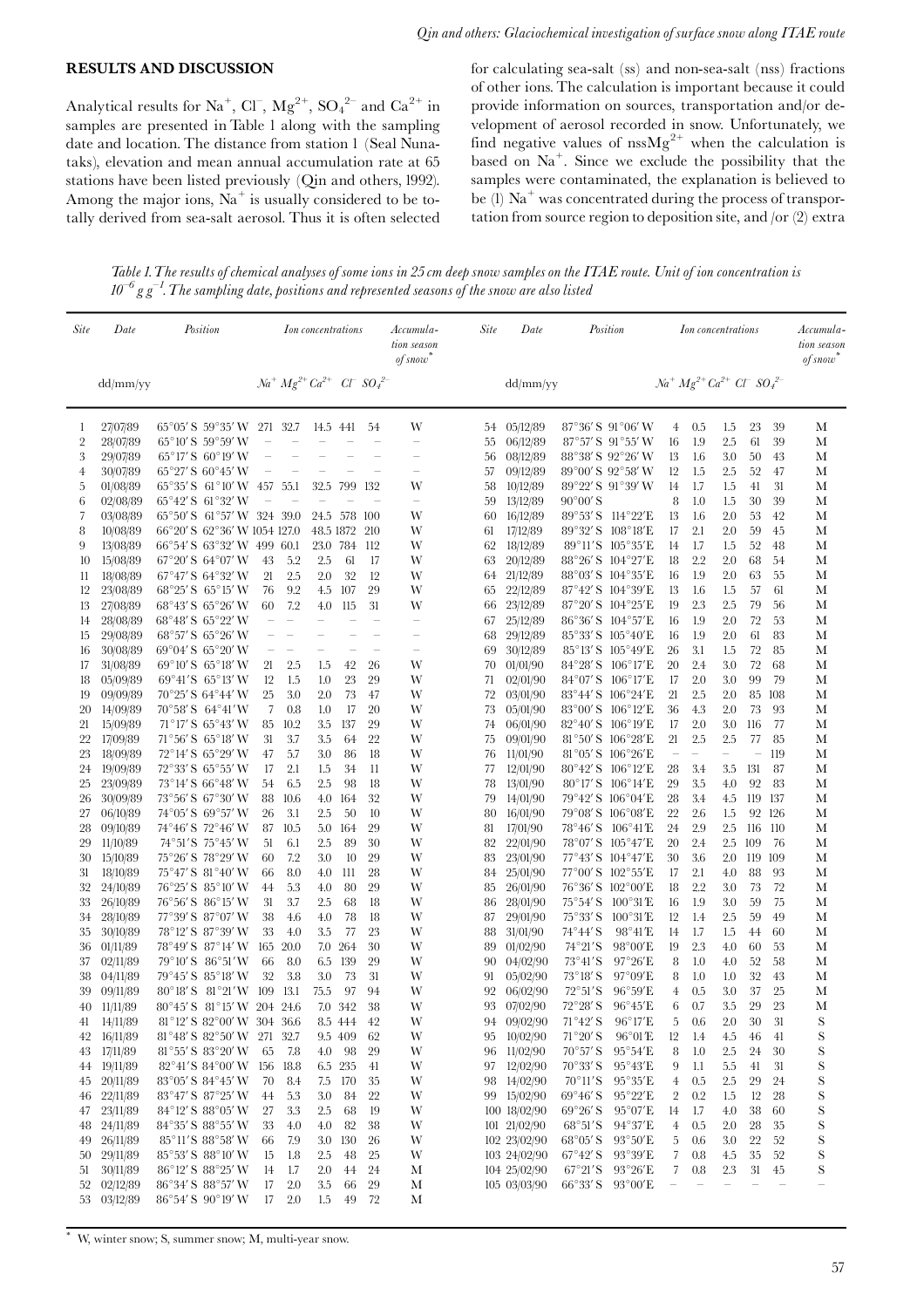$Na<sup>+</sup>$ , such as crustal-origin  $Na<sup>+</sup>$ , exists in addition to sea-salt aerosol.  $Mg^{2+}$  was therefore chosen for the calculation. The revised Na<sup>+</sup> concentrations are listed in Table 1.

The number of years represented by the 25 cm snow samples depends on the accumulation rate at the sampling site. Generally, it is difficult to identify annual layers in such a shallow depth, so we estimate the accumulation rate as follows.

The net accumulation rate in Antarctica usually decreases with increasing latitude from the coast to the interior. But this relationship is less reliable than that of the mean annual temperature with latitude, particularly in near-coastal regions. On the other hand, accumulation rate may exhibit high annual variability. All of these circumstances make it difficult to estimate the age of the surface snow in Antarctica. However, Giovinetto and Bull (1987) summarized recent surface mass-balance measurements over the Antarctic ice sheet. By using previous records of accumulation rate at some sites on the route (e.g. sites  $25, 37$ , 39, 62, 64, 66, 68, as well as sites 90–104 (Shimizu, 1964; Taylor, 1965; Hamilton and others, 1971; Lipenkov, 1980, Peel and Clausen, 1982; Jouzel and others, 1983, 1990), and by interpolating values between the sites at which accumulation rate is known, the age of the surface 1 m snow along the traverse route was plotted (Qin and others, 1994).

The pattern of the mean annual accumulation rate along the ITAE route is one of high accumulation at the beginning and end of the route, and lower accumulation in the middle section (Qin and others, 1992). The highest value is 600 kg m<sup>-2</sup>a<sup>-1</sup>, and the lowest is 23 kg m<sup>-2</sup>a<sup>-1</sup>. Using a mean snow density of  $400 \text{ kg m}^{-3}$  in the regions where the accumulation rate is  $\lt 100 \text{ kg m}^{-2} \text{a}^{-1}$ , a 25 cm depth snow sample may represent 1-4 annual layers (Fig. 3), and we call this multi-year snow (M in Table 1, sites  $51-93$ ). On the east side of section M (i.e. from Seal Nunataks to site 50), the surface 25 cm represents only winter snow (W in Table 1) since the accumulation rate is  $> 100 \text{ kg m}^{-2} \text{ a}^{-1}$ . On the west side of section M (i.e. from site 94 to Mirny station), it represents only summer snow (S in Table 1).

Concentrations of Cl<sup>-</sup>, Na<sup>+</sup>, Mg<sup>2+</sup>, Ca<sup>2+</sup> and nssSO<sub>4</sub><sup>2-</sup> over the ITAE route, as well as their fluxes in section M, are shown in Figure 4. It is clear that the three ions  $(Cl^-, Na^+,$  $Mg^{2+}$ ) that are mainly derived from maritime aerosols display a similar distribution pattern along the ITAE route. The concentrations of the three ions are highest at sea level on the Larsen Ice Shelf, variable but quite high in the rest of section W (i.e. West Antarctica), lower over section M (i.e. the interior plateau of Antarctica) and even lower over section S (i.e. the east margin of Antarctica). Fluxes of these three ions also show a similar pattern of distribution, decreasing from west to east over section M. Of the fluxes of the three ions,  $\mathrm{Na}^+$  and  $\mathrm{Mg}^{2+}$  decrease more sharply than Cl<sup>-</sup>.

The composition and concentration of impurities in snow over Antarctica depend largely on the sources of the air masses, the transport distance and compositional changes along the transport route.

The average altitude of the initial segment of the ITAE route in West Antarctica is relatively low. This coastal region, located adjacent to the South Atlantic, is a primary source of water vapor and provides large amounts of maritime impurities to the snow of West Antarctica. The flat open area from the Ross-Bellingshausen-Weddell Sea southward to the interior continental plateau is the most favorable region in Antarctica for water-vapor transfer to inland regions. Previous aerosol studies have revealed that air masses coming



Fig. 3. Annual-layer number within 1 m deep snow and annual mean accumulation rate along the ITAE traverse route.

from the mid-latitudes and the sub-Antarctic Ocean are sporadically transported towards the inland plateau and even reach South Pole (Bodhaine and others, 1986). These "sodium storms" bring large quantities of sea salt to the central ice sheet.

These events are most frequent in late winter/early spring, accompanying the breakdown of the circumpolar vortex (Shaw, 1988). Hogan and others (1990) recognized that the large quantity of maritime aerosols is associated with large-



Fig. 4. Distribution of the concentrations and fluxes of  $C\mathcal{T}$ ,  $Na^+$ ,  $Mg^{2+}$ ,  $Ca^{2+}$  and nss $SO_4^{2-}$  along the ITAE route. Circles represent the section mainly of winter snow; crosses the multi-year snow; and triangles the section mainly of summer snow. Left ordinate: the measured concentration (in exponent) of surface snow. Right ordinate: the calculated fluxes (kg  $m^{-2}a^{-1}$ ) for multi-year snow only. Abscissa: the latitudes of the sampling sites.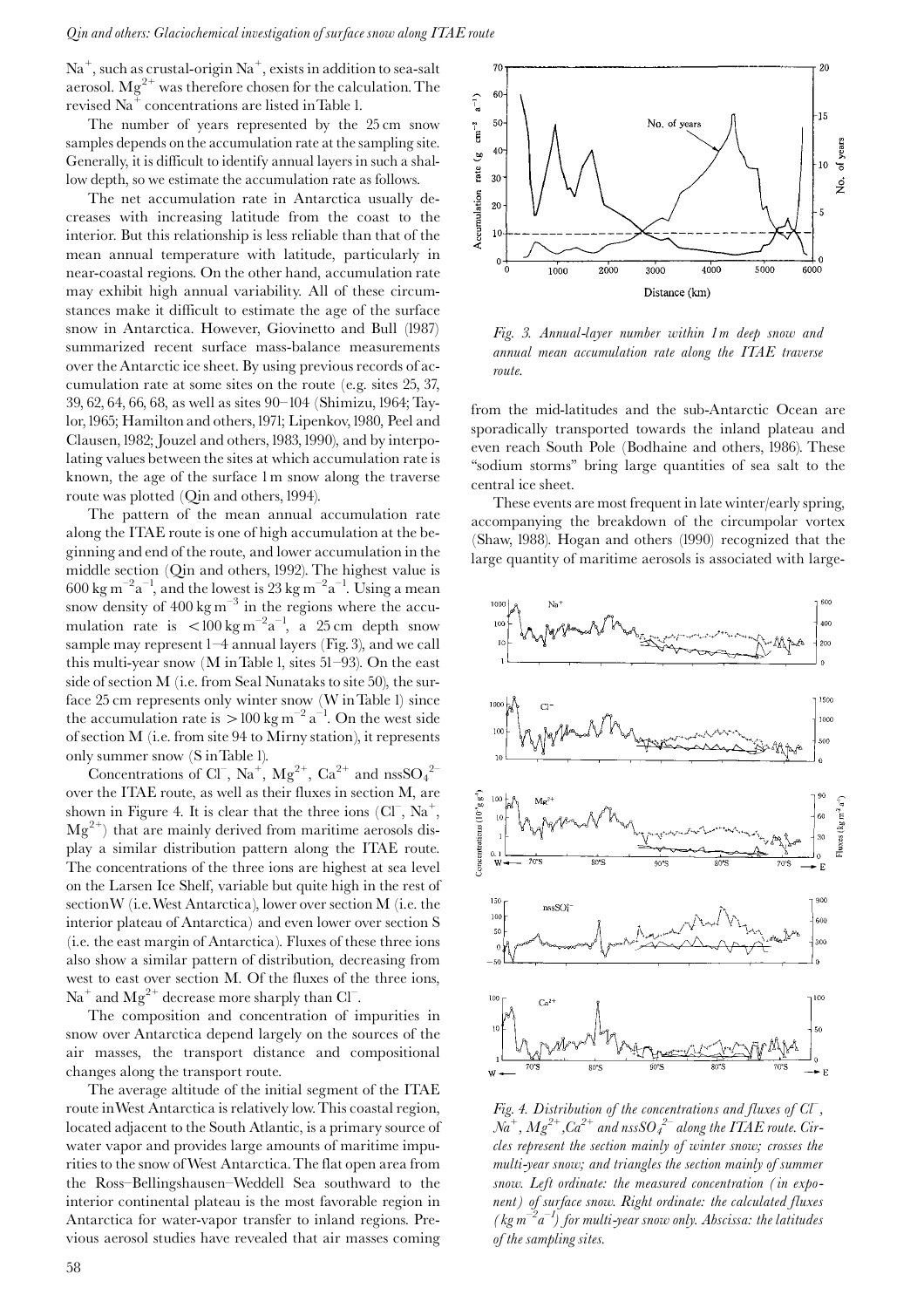scale increases in temperature. Meteorological evidence shows that the precipitation season over West Antarctica is mainly during October-December (Schwerdtfeger, 1984). The route of transport for these air masses towards the South Pole coincides approximately with the route of the ITAE, and the "storm events" season occurs at the same period the ITAE team passed through West Antarctica. It is therefore not surprising that the sea-salt ions (Cl<sup>-</sup>, Na<sup>+</sup>, Mg<sup>2+</sup> and ssSO<sub>4</sub><sup>2-</sup>) show high concentration in the West Antarctic segment of the route. The concentration peaks at Larsen Ice Shelf, where the elevation is close to that of sea surface.

At the other end of the ITAE route, the concentration of the sea-salt ions decreases. If the precipitation to this region is mainly derived from the adjacent ocean, i.e. the South Indian Ocean, the concentration of  $Cl<sup>-</sup>$ , Na<sup>+</sup> and Mg<sup>2+</sup> should increase. Apart from a very narrow strip in coastal East Antarctica, water vapor in the regions of East Antarctica above 2000 m a.s.l. has clearly not come from the South Indian Ocean. It is probably derived from the vapor channel from the Ross-Bellingshausen-Weddell Sea towards the interior, especially from the Weddell Sea direction. Evidence for this inference is as follows:

- (1) The central part of the East Antarctic plateau, where the altitude is over 3000 m, is dominated by a polar cold high pressure all year round. This is an effective obstruction to air masses from the South Indian Ocean intruding up to the inland plateau.
- (2) The elevation is low in the coastal regions of East Antarctica, but increases sharply inland. It rises to > 2000 m a.s.l. in a distance of a few tens of km. The rapid topographic change favors the formation of orographic precipitation, and thus leads to a loss of impurities from the narrow coastal regions of East Antarctica. As noted by Delmas and Boutron (1978), deposition of coarse-sized sea-salt aerosols in Antarctic snow rapidly decreases with distance inland or elevation, and comprises only about  $10\%$  of the total sulfate deposition at inland sites in Antarctica.
- (3) The fluxes of Cl<sup>-</sup>, Na<sup>+</sup> and Mg<sup>2+</sup> display a decreasing trend from west to east in section M of the ITAE route (Fig. 3), indicating that sea-salt aerosol is mainly derived from the direction of the Weddell Sea. During transport from the coastal ocean area towards the South Pole, large particles tend to deposit in the initial segment of the route, leading to high concentrations and fluxes of sea-salt ions, such as  $Cl^-, Na^+, Mg^{2+}$  and ss $SO_4^{2-}$ . But in section M, few large particles remain in the air, and the aerosol amount largely decreases. The fluxes of the four ions decrease eastward. In fact, the interior of the Antarctic Plateau is one of the driest regions on Earth.
- (4)  $Ca^{2+}$  does not show an eastward flux decreasing in the interior plateau. Except for a few high values,  $Ca^{2+}$  concentrations are very low and maintain a rather constant flux level in section M. Remote continental areas are believed to be the main sources of  $Ca^{2+}$  in snow of the East Antarctic<br>plateau. The low values of  $Ca^{2+}$  in snow of the interior plateau represent background values for Antarctica.

High values of calcium in section W can be partly attributed to sea salt. Extremely high values are formed close to the bare rocks or mountains along the ITAE route. For instance, widespread bare bedrock and nunataks over the

Larsen Ice Shelf are responsible for the high concentrations of  $Ca^{2+}$  in this region. Also, calcium content at site 39 is 10-20 times higher than at the adjacent sites, because site 39 is located downwind from Patriot Hills.

Sources of  $\text{nssSO}_4^2$  are complicated. They may include crustal, volcanic and anthropogenic as well as marine biotic sources. In Figure 4,  $nssSO<sub>4</sub><sup>2-</sup> shows high concentrations in$ interior Antarctica and a constant distribution of fluxes over that segment of the route. This is quite similar to the distribution of  $Ca^{2+}$  fluxes, which implies that their distribution in the atmosphere over the high Antarctic Plateau is uniform. Because of the high altitude of this segment of the route (>3600 m a.s.l.) we suggest that the majority of  $Ca^{2+}$  and  $n_{\rm{D}}$   $\rm{SSO_4}^{2-}$  may be derived from the upper troposphere.

### **CONCLUDING REMARKS**

Direct observational and instrumental records in Antarctica are relatively scarce and cover a very short history. Any study of the spatial and temporal complexity of the climate system over this isolated continent is worthwhile. Up to now, the recovery of surface snow samples and ice cores has clearly been insufficient to cover the entire Antarctic continent, and this has obstructed the interpretation of even its most recent (decades to centuries) climatic and environmental history. Fortunately, the International Trans-Antarctic Scientific Expedition (ITASE) has had as a primary aim the improvement of the coverage. Future studies across the ITASE traverse net covering the whole continent will provide more detailed information on surface snow chemistry.

#### **ACKNOWLEDGEMENTS**

This work was supported by the Chinese Academy of Sciences (KZ951-A1-205) and the Ministry of Science and Technology (98-927) of China. Support was also provided by the National Committee for Antarctic Research of China, the National Committee of Science and Technology of China, and the National Natural Science Foundation of China. Partial support was provided by U.S. National Science Foundation grant DPP-8919190 and U.S. Air Force contract AFOSR 88-0065. The authors thank the members of ITAE and the staff of the offices of ITAE for their help and logistic work.

## **REFERENCES**

- Barkov, N. I. 1975. Snow accumulation along the Mirny-Vostok profile, 1970-1973. Antarct. J. U.S., 19(20), 56-57.
- Bodhaine, B.A., J.J. Deluisi, J.M. Harris, P. Houmere and S. Bauman. 1986. Aerosol measurements at the South Pole. Tellus, 38B(3-4), 223-235.
- Cameron, R. L., E. Picciotto, H. S. Kane and J. Gliozzi. 1968. Glaciology on the Queen Maud Land traverse, 1964–1965 South Pole–Pole of Relative Inaccessibility. Ohio State Univ. Inst. Polar Stud. Rep. 23.
- Crary, A. P. 1963. Results of the United States traverses in East Antarctica, 1958-1961. IGY Glaciol. Rep. Ser. 7.
- Delmas, R. and C. Boutron. 1978. Sulfate in Antarctic snow: spatio-temporal distribution. Atmos. Environ.,  $12(1-3)$ , 723-728.
- Drewry, D. J. 1983. The surface of the Antarctic ice sheet. In Drewry, D.J., ed. Antarctica: glaciological and geophysical folio. Cambridge, University of Cambridge. Scott Polar Research Institute, Sheet 2.
- Giovinetto, M.B. and C. Bull. 1987. Summary and analyses of surface mass balance compilations for Antarctica, 1960-1985. Byrd Polar Res. Cent. Rep. 1.
- Hamilton, W. L. and M. E. O'Kelley. 1971. Investigation of particulate matter in Antarctic firn. In Crary, A.P., ed. Antarctic snow and ice studies II. Washington, DC, American Geophysical Union, 355-362. (Antarctic Research Series 16.)